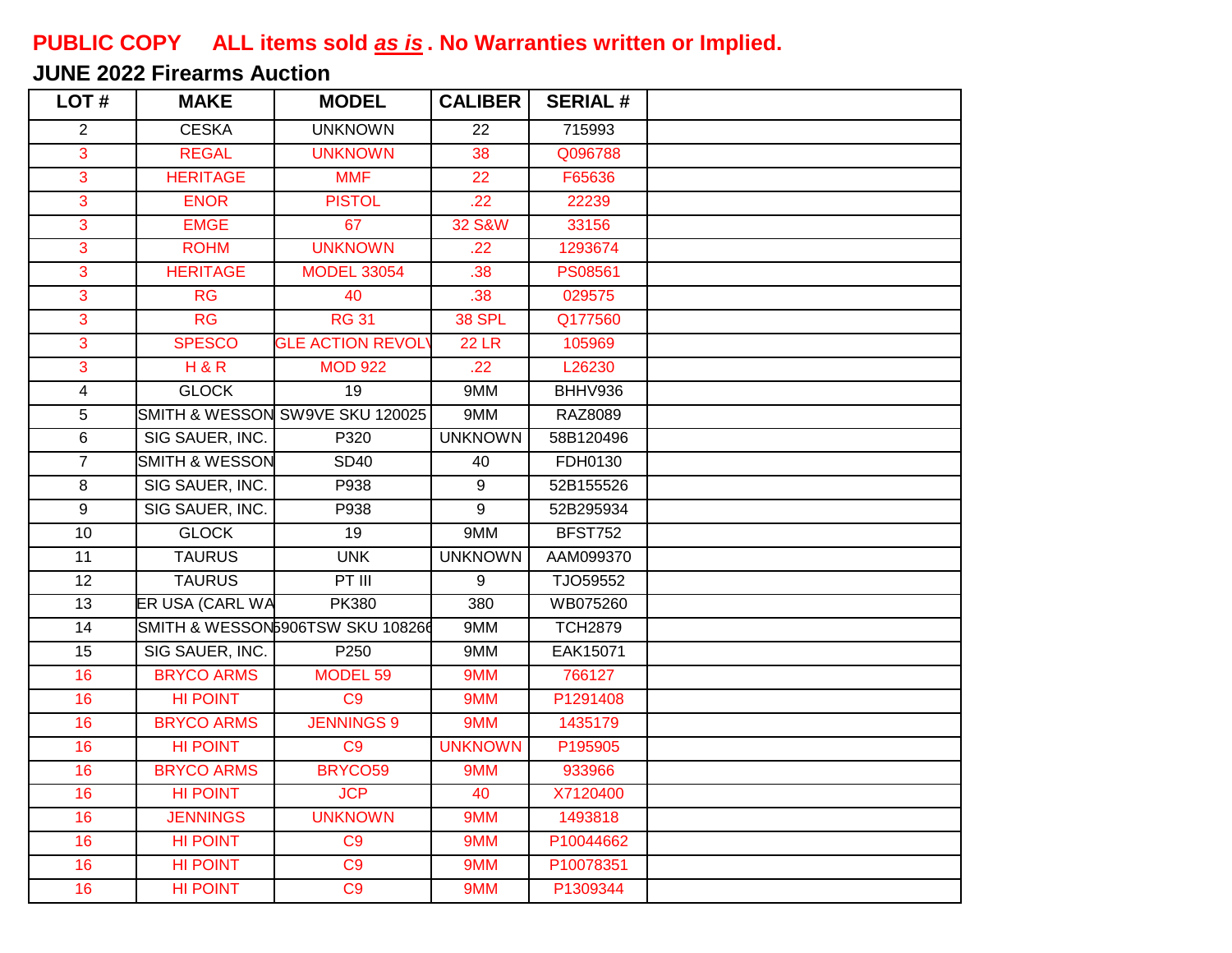| 17 | <b>INTERARMS</b>          | <b>UNKNOWN</b>        | .38            | D759579         |  |
|----|---------------------------|-----------------------|----------------|-----------------|--|
| 18 | <b>SMITH &amp; WESSON</b> | <b>UNKNOWN</b>        | .38            | C858848         |  |
| 19 | <b>RUGER</b>              | <b>UNKNOWN</b>        | .380           | 370-09761       |  |
| 20 | <b>SMITH &amp; WESSON</b> | <b>MODEL 19-4</b>     | 357            | 72K7288         |  |
| 21 | <b>HERITAGE</b>           | <b>UNKNOWN</b>        | .22            | 193186          |  |
| 22 | <b>COLT</b>               | <b>COBRA</b>          | .38            | H90134          |  |
| 23 | <b>CK ISLAND ARMO</b>     | M1911                 | <b>UNKNOWN</b> | RIA1507580      |  |
| 24 | <b>RUGER</b>              | EC9S                  | <b>UNKNOWN</b> | 454-09870       |  |
| 25 | <b>DBRA ENTERPRISI</b>    | C89                   | 9MM            | CT134998        |  |
| 25 | <b>DBRA ENTERPRISE</b>    | CB <sub>9</sub>       | 9MM            | CT219388        |  |
| 25 | <b>DAVIS</b>              | <b>UNKNOWN</b>        | .22            | 225839          |  |
| 25 | <b>DAVIS</b>              | <b>UNKNOWN</b>        | 9MM            | D129103         |  |
| 25 | <b>DAVIS</b>              | <b>UNKNOWN</b>        | .32            | 205185          |  |
| 25 | <b>DAVIS</b>              | $D-32$                | 32             | 182746          |  |
| 25 | <b>DBRA ENTERPRISI</b>    | C <sub>22</sub> LR    | $.22$ LR       | 076736          |  |
| 26 | <b>PHOENIX ARMS</b>       | <b>HP22</b>           | .22            | 4110120         |  |
| 26 | <b>RAVEN ARMS</b>         | <b>UNKNOWN</b>        | .25            | 1647502         |  |
| 26 | <b>RICAN MADE, INC-</b>   | <b>PX</b>             | .22            | 006936          |  |
| 26 | <b>RIDA FIREARMS C</b>    | <b>MODEL CDM</b>      | .25            | 16374           |  |
| 26 | <b>ARMI TANGFOLIO</b>     | <b>GT27</b>           | .25            | G92977          |  |
| 26 | <b>STERLING</b>           | <b>UNKNOWN</b>        | .22            | E08787          |  |
| 26 | <b>PHOENIX ARMS</b>       | <b>UNKNOWN</b>        | .22            | 4544728         |  |
| 26 | <b>BRYCO ARMS</b>         | 38                    | .380 ACP       | 1228216         |  |
| 26 | <b>JENNINGS</b>           | <b>BRYCO 38</b>       | .380           | 473851          |  |
| 26 | <b>RAVEN ARMS</b>         | <b>MP25</b>           | <b>.25 CAL</b> | 1627359         |  |
| 26 | <b>PHOENIX ARMS</b>       | <b>HP22A</b>          | .22 LR         | 4440918         |  |
| 27 | <b>BERETTA</b>            | <b>UNKNOWN</b>        | 9MM            | NU125992        |  |
| 28 | ER USA (CARL WA           | <b>UNKNOWN</b>        | 9MM            | AS4175          |  |
| 29 | <b>TAURUS</b>             | <b>UNKNOWN</b>        | 9MM            | ABK004794       |  |
| 30 | <b>TAURUS</b>             | PT 24/7 OSS DS        | 40             | SB095321        |  |
| 31 | <b>ESCHASA-EIBAR</b>      | MODFLO GZ             | 25             | 28787           |  |
| 32 | <b>RUGER</b>              | <b>LCP</b>            | 380            | 372348674       |  |
| 33 | <b>SCCY</b>               | CPX-1                 | 9MM            | 446311          |  |
| 34 | <b>GIRSAN</b>             | MC <sub>28</sub> SA T | 9MM            | 6368-20AV00362  |  |
| 35 | <b>TAURUS</b>             | G <sub>2</sub> C      | 9MM            | <b>TLW14776</b> |  |
| 36 | <b>GLOCK</b>              | 19 GEN 5              | 9MM            | BSCF699         |  |
| 37 | <b>DBRA ENTERPRISI</b>    | <b>FS380</b>          | 380            | FS099989        |  |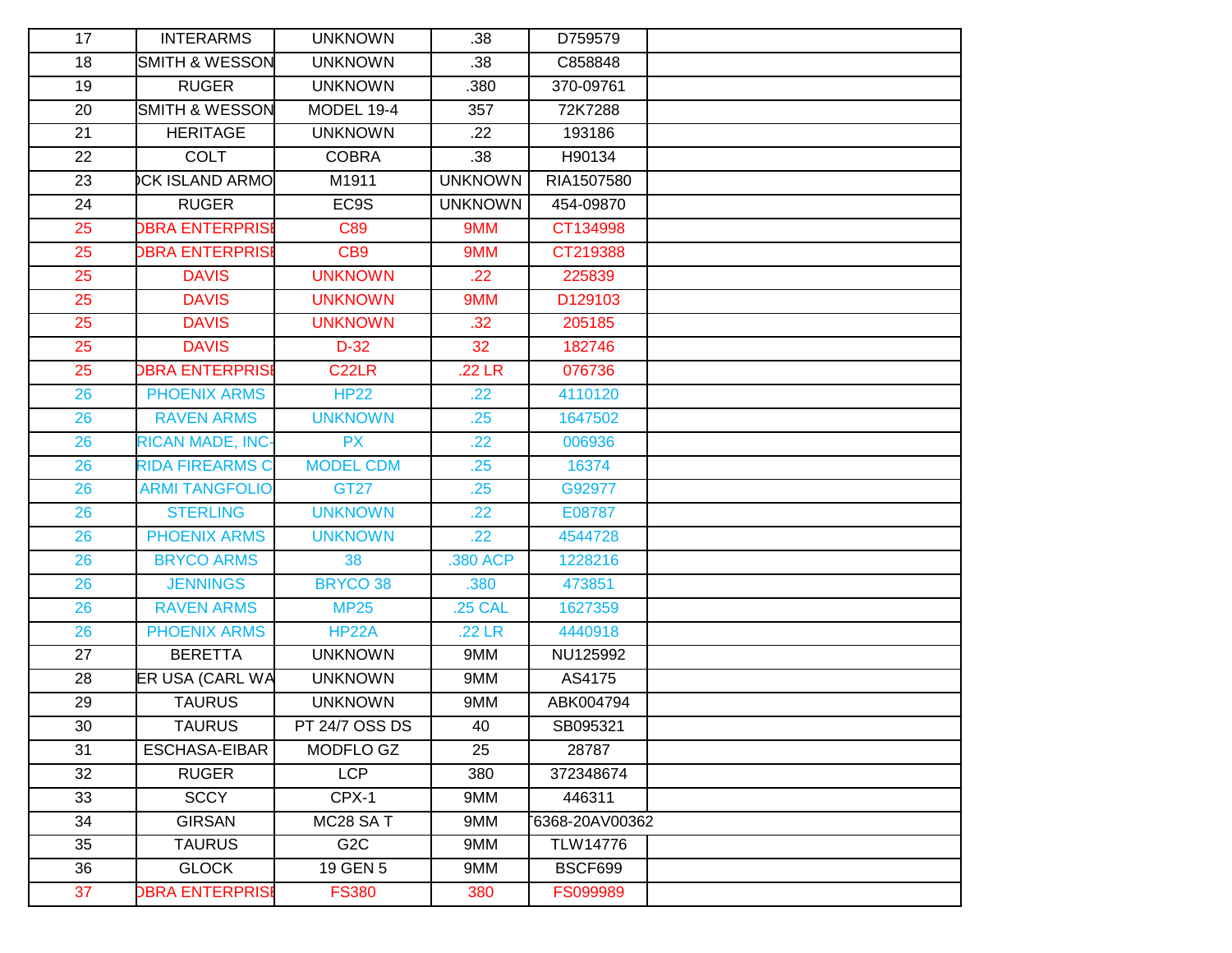| 37 | <b>HI POINT</b>           | <b>CF380</b>              | .380 ACP       | P8077606         |  |
|----|---------------------------|---------------------------|----------------|------------------|--|
| 37 | <b>LORCIN</b>             | L380                      | 380            | 498191           |  |
| 37 | <b>HI POINT</b>           | <b>CF380</b>              | 380 ACP        | P8047699         |  |
| 37 | <b>DBRA ENTERPRISI</b>    | <b>FS32</b>               | 32             | FS009681         |  |
| 37 | <b>LORCIN</b>             | L360                      | .380           | 393721           |  |
| 37 | <b>DAVIS</b>              | P-380                     | .380           | AP478724         |  |
| 37 | <b>DAVIS</b>              | P380                      | .380           | AP386476         |  |
| 37 | <b>DBRA ENTERPRISE</b>    | <b>CA-380</b>             | .380           | CP044617         |  |
| 37 | <b>HI POINT</b>           | <b>CF380</b>              | .380 ACP       | P829469          |  |
| 38 | <b>RUGER</b>              | <b>MARK II TARGET</b>     | 22             | 213-49619        |  |
| 39 | <b>GLOCK</b>              | 19 GEN 5                  | 9MM            | <b>BLXA887</b>   |  |
| 39 | <b>SMITH &amp; WESSON</b> | .357 REVOLVER             | .357           | <b>CYZ8629</b>   |  |
| 40 | <b>SAR ARMS</b>           | <b>UNKNOWN</b>            | .40            | T1102-13E00501   |  |
| 41 | <b>RINGFIELD ARMO</b>     | XDM-9                     | 9MM            | MG886659         |  |
| 42 | <b>UNKNOWN</b>            | P2000                     | 9MM            | 116-052871       |  |
| 43 | ER USA (CARL WA           | P22                       | .22            | L039751          |  |
| 44 | <b>GLOCK</b>              | 43                        | 9MM            | <b>BPS729</b>    |  |
| 45 | <b>REMINGTON</b>          | 1911R1                    | .45            | <b>RHN92365A</b> |  |
| 46 | RTH AMERICAN AR           | <b>UNKNOWN</b>            | 22             | L213993          |  |
| 47 | RTH AMERICAN AR           | <b>UNKNOWN</b>            | 22             | <b>DAD166</b>    |  |
| 48 | <b>GLOCK</b>              | 19                        | 9MM            | <b>BNKR937</b>   |  |
| 49 | <b>RUGER</b>              | SR9                       | 9MM            | 331-53019        |  |
| 50 | <b>BERETTA</b>            | PX4                       | .45            | PK28090          |  |
| 51 | <b>RINGFIELD ARMO</b>     | <b>XD</b>                 | 9MM            | XD127433         |  |
| 52 | <b>TAURUS</b>             | G <sub>2</sub> S          | 9MM            | <b>TLX37265</b>  |  |
| 53 | <b>GLOCK</b>              | 23                        | .40            | <b>GEG458</b>    |  |
| 54 | <b>RINGFIELD ARMO</b>     | XD                        | .40            | S3532852         |  |
| 55 | <b>GLOCK</b>              | 23                        | .40            | <b>USK013</b>    |  |
| 56 | <b>TAURUS</b>             | 709                       | 9MM            | TJZ21851         |  |
| 57 | <b>STAR</b>               | <b>FIRESTAR SEMI AUTO</b> | 9MM            | 2115302          |  |
| 58 | <b>COLT</b>               | .38 SPECIAL               | .38            | 857370           |  |
| 59 | <b>SMITH &amp; WESSON</b> | 686                       | .357           | <b>BJJ7489</b>   |  |
| 60 | <b>SMITH &amp; WESSON</b> | <b>MODEL 165-5</b>        | <b>UNKNOWN</b> | <b>BRK7878</b>   |  |
| 61 | <b>GLOCK</b>              | 19                        | 9MM            | BCWA793          |  |
| 62 | <b>BERETTA</b>            | <b>APX</b>                | 9MM            | A103337X         |  |
| 63 | <b>KELTEC</b>             | P3AT                      | 380            | <b>JXS86</b>     |  |
| 64 | <b>REMINGTON</b>          | <b>UNKNOWN</b>            | .380           | RM041135C        |  |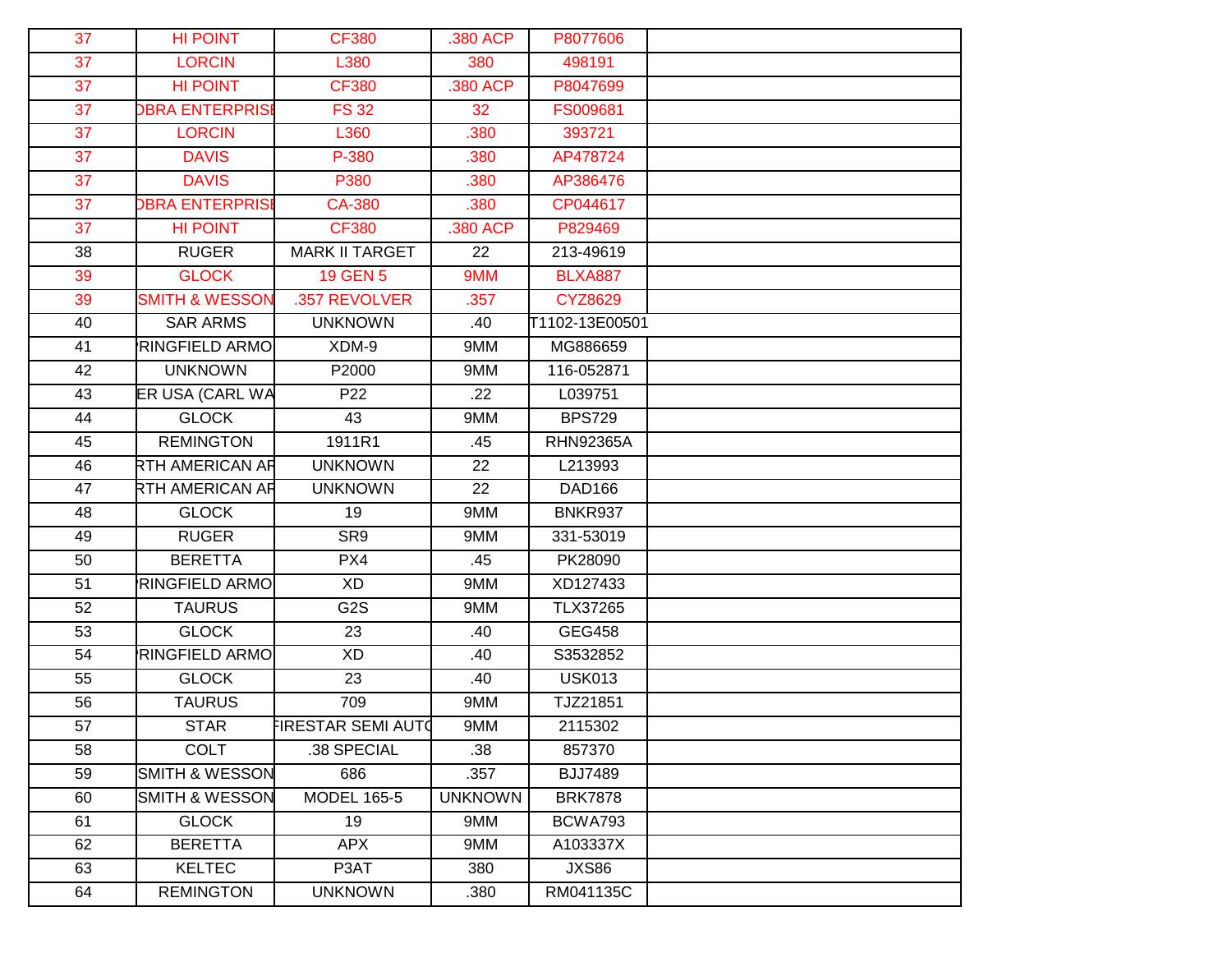| 65  | <b>TAURUS</b>             | G <sub>2</sub> S                | 9MM          | TMB43848        |  |
|-----|---------------------------|---------------------------------|--------------|-----------------|--|
| 66  | <b>RUGER</b>              | <b>LCP</b>                      | .380         | 371559355       |  |
| 67  | SMITH & WESSON            | <b>M&amp;P SHIELD</b>           | .40          | <b>HNZ8154</b>  |  |
| 68  | <b>TAURUS</b>             | GC <sub>2</sub>                 | 9MM          | ABD484953       |  |
| 69  | <b>TAURUS</b>             | GC <sub>2</sub>                 | 9MM          | TMW56524        |  |
| 70  | <b>RUGER</b>              | P95DC                           | 9MM          | 311-06897       |  |
| 71  | <b>SCCY</b>               | <b>CPXL</b>                     | 9MM          | 291773          |  |
| 72  | <b>GLOCK</b>              | 26                              | 9MM          | <b>BBM6917</b>  |  |
| 73  | H & R                     | 925                             | .38          | AN110776        |  |
| 74  | <b>SMITH &amp; WESSON</b> | 38SPL&P                         | .38          | <b>CWP7887</b>  |  |
| 75  | <b>RUGER</b>              | <b>LCP</b>                      | .380         | 372062414       |  |
| 76  | <b>BERETTA</b>            | PX4 STORM                       | 9MM          | <b>PX7698U</b>  |  |
| 77  | <b>FNH</b>                | <b>FNX</b>                      | .45          | FX34U02387      |  |
| 78  | <b>RINGFIELD ARMO</b>     | XD40                            | .40          | XD388594        |  |
| 79  | HI STANDARD               | <b>UNKNOWN</b>                  | .22          | 1363486         |  |
| 81  | <b>RINGFIELD ARMO</b>     | $XPS-9$                         | 9MM          | S4942078        |  |
| 82  | <b>SMITH &amp; WESSON</b> | M&P SHIELD 9                    | 9MM          | <b>HKC5717</b>  |  |
| 83  | <b>GLOCK</b>              | 19                              | 9MM          | <b>BDML425</b>  |  |
| 84  | <b>FNH</b>                | <b>FNX</b>                      | ,45          | FX3U015276      |  |
| 85  | <b>SMITH &amp; WESSON</b> | SW40VE                          | .40          | PBN1334         |  |
| 86  | <b>KIMBER</b>             | <b>ULT CARRY II</b>             | .45 ACP      | KU04724         |  |
| 87  | <b>SCCY</b>               | CPX-2                           | 9MM          | 081826          |  |
| 88  | <b>TAURUS</b>             | PT24/7 PROC                     | .40          | SAR08759        |  |
| 89  |                           | SILVER CHARTER 2000 UNDER COVER | .38          | 19622           |  |
| 90  | <b>SMITH &amp; WESSON</b> | $10-5$                          | .38          | D370464         |  |
| 91  | <b>SMITH &amp; WESSON</b> | 669                             | 9MM          | <b>TBW2150</b>  |  |
| 92  | <b>TAURUS</b>             | PT92                            | 9MM          | <b>TXE80758</b> |  |
| 93  | <b>GLOCK</b>              | 17                              | 9MM          | <b>RVA197</b>   |  |
| 94  | <b>TAURUS</b>             | PT809                           | 9MM          | TJW02481        |  |
| 95  | <b>TAURUS</b>             | <b>PT58</b>                     | .380         | <b>KHH09446</b> |  |
| 96  | <b>KAHR ARMS</b>          | <b>CW45</b>                     | .45          | SD5654          |  |
| 99  | <b>INTRATEC</b>           | <b>PISTOL</b>                   | .9MM         | 40453           |  |
| 100 | SMITH & WESSON            | 22A-1 SKU 107400                | .22 LR       | <b>UDS2014</b>  |  |
| 101 | <b>BLACK RAIN</b>         | <b>UNKNOWN</b>                  | 5.56         | SM999050        |  |
| 102 | <b>SMITH &amp; WESSON</b> | MP 15-22                        | 22           | <b>DFC8593</b>  |  |
| 103 | <b>MAVERICK ARMS</b>      | <b>UNKNOWN</b>                  | <b>12 GA</b> | MV0400597       |  |
| 105 | <b>WINCHESTER</b>         | MODEL 37                        | 16 GAUGE     | <b>UNKNOWN</b>  |  |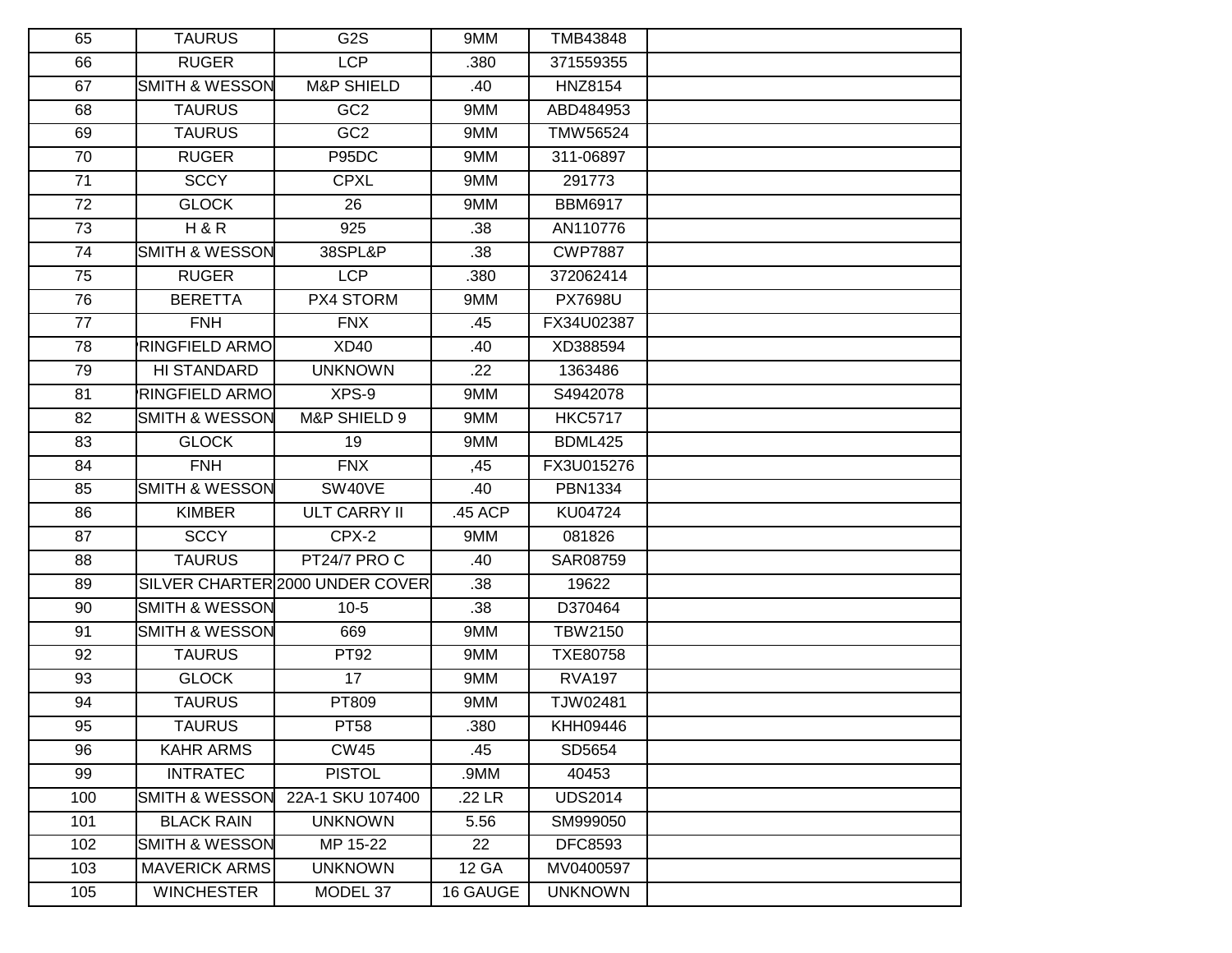| 106 | <b>BAIKAL</b>             | <b>UNKNOWN</b>                | 20 GAUGE       | 11039660B                    |  |
|-----|---------------------------|-------------------------------|----------------|------------------------------|--|
| 107 | <b>RINGFIELD ARMO</b>     | MODEL 60                      | .22            | 18328329                     |  |
| 108 | <b>MARLIN</b>             | MODEL 20                      | .22            | 00235876                     |  |
| 109 | <b>MOSSBERG</b>           | 640KC                         | .22            | 134520                       |  |
| 110 | <b>MOSIN NAGANT</b>       | <b>UNKNOWN</b>                | <b>UNKNOWN</b> | 9130099700                   |  |
| 111 | SAVAGE                    | MODEL 110                     | 30-06          | G850471                      |  |
| 112 | <b>COLT</b>               | <b>UNKNOWN</b>                | .22            | <b>UNKNOWN</b>               |  |
| 113 | <b>INECTICUT VALLE</b>    | <b>ECLIPSE</b>                | 50             | 61-13-003365-01              |  |
| 114 | <b>MOSSBERG</b>           | 500                           | 12GA           | V0986915                     |  |
| 115 | <b>CENTURY ARMS</b>       | C93 SPORTER                   | .556 CAL       | C9313448                     |  |
| 116 | SAIGA 410                 | <b>UNKNOWN</b>                | .410           | H02201408                    |  |
| 117 | <b>BROWNING</b>           | <b>UNKNOWN</b>                | .22            | 02197MZ212                   |  |
| 118 | ITHACA GUN CO.            | <b>XL300</b>                  | <b>UNKNOWN</b> | S1337183                     |  |
| 119 | <b>DPMS</b>               | AR15                          | 7.62X39        | FFA038904                    |  |
| 120 | <b>MARLIN</b>             | 30/30                         | <b>UNKNOWN</b> | 98021149                     |  |
| 121 | <b>EW ENGLAND ARN</b>     | <b>UNKNOWN</b>                | 20 GAUGE       | NT281938                     |  |
| 122 | <b>ESSEX</b>              | <b>JBLE BARREL SHOT</b>       | <b>UNKNOWN</b> | 360279                       |  |
| 123 | <b>BROWNING</b>           | <b>UNKNOWN</b>                | .270           | 84713MT351                   |  |
| 124 | <b>SAVAGE</b>             | <b>UNKNOWN</b>                | .17            | 0513182                      |  |
| 125 | <b>SMITH &amp; WESSON</b> | M&P 15                        | 5.56           | SR05646                      |  |
| 126 | H & R                     | PUMP ACTION                   | 12 GAUGE       | NZ747014                     |  |
| 127 | SAVAGE                    | <b>MK2 LONG RIFLE</b>         | .22            | 0157751                      |  |
| 128 | <b>RUGER</b>              | <b>RIFLE 10/22</b>            | <b>UNKNOWN</b> | 001825816                    |  |
| 130 | <b>DIAMONDBACK</b>        | AR-15 STYLE RIFELE            | 5.56MM         | DB1543455                    |  |
| 131 | <b>MOSSBERG</b>           | AR15                          | 22CAL          | ELK3555094                   |  |
| 132 |                           | ROMARM/COGER WASR-10 AK RIFLE |                | <b>UNKNOWN A11-1226413RO</b> |  |
| 133 | RSON MANUFACT(            | <b>RIFLE</b>                  | <b>UNKNOWN</b> | 15116706                     |  |
| 134 | <b>STEVENS</b>            | 300                           | 20 GAUGE       | 185394F                      |  |
| 135 | M-66                      | <b>PER SINGLE SHOTG</b>       | .410 GAUGE     | 660229686                    |  |
| 136 | <b>WINCHESTER</b>         | SXP                           | 12 GAUGE       | 12AZX51324                   |  |
| 137 | <b>EAGLE ARMS</b>         | <b>UNKNOWN</b>                | .223           | M2205118                     |  |
| 138 | <b>IVER JOHNSON</b>       | PUMP ACTION                   | 12 GAUGE       | PA-12240                     |  |
| 139 | <b>MOSSBERG</b>           | 500                           | 12 GAUGE       | V0084760                     |  |
| 140 | SAVAGE                    | 6.5 CREEDMOOR 1:1             | <b>UNKNOWN</b> | K423880                      |  |
| 141 | <b>REMINGTON</b>          | <b>SHOTGUN</b>                | 870            | T998959X                     |  |
| 142 | <b>SPIKES TACTICAL</b>    | AR 15                         | .556           | 67082                        |  |
| 143 | <b>MARLIN</b>             | <b>UNKNOWN</b>                | .22            | 10381768                     |  |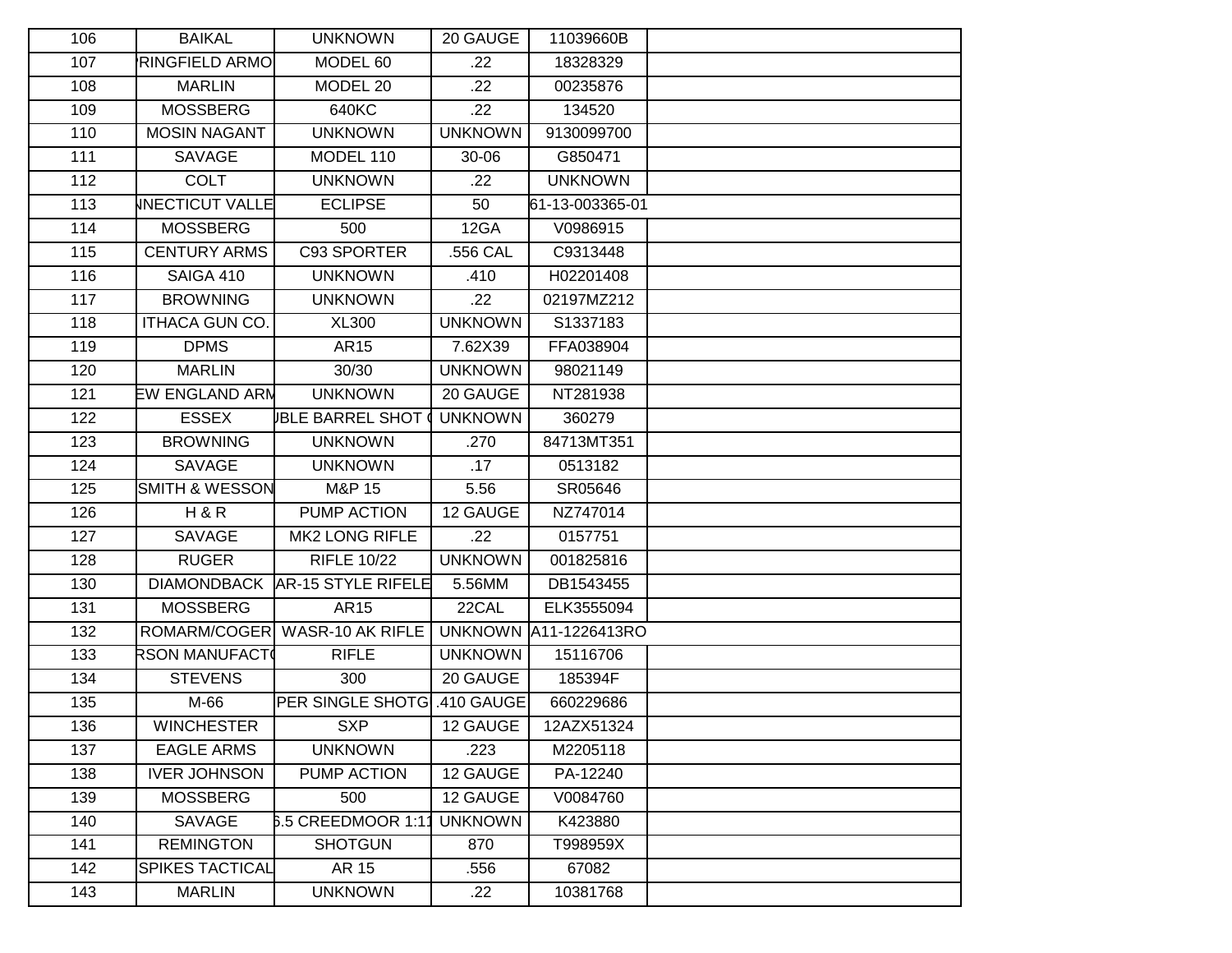| 144 | <b>ROSSI</b>                | R <sub>522</sub>          | .22             | 7CA086130L      |  |
|-----|-----------------------------|---------------------------|-----------------|-----------------|--|
| 145 | <b>PAS</b>                  | <b>SHOTGUN</b>            | .12 GAUGE       | 12P18001940     |  |
| 146 | <b>SMITH &amp; WESSON</b>   | M&P 15                    | 5.56            | SU08938         |  |
| 148 | <b>REMINGTON</b>            | 121                       | .22             | 180852          |  |
| 149 | SKS                         | <b>UNKNOWN</b>            | 7.62            | E93268          |  |
| 151 | <b>REMINGTON</b>            | NYLON 66                  | .22             | A2175560        |  |
| 152 | UMC <sub>2</sub>            | 1971                      | .22             | U0132           |  |
| 153 | <b>PW ARMS</b>              | M91                       | 7.62X54         | RMN0133779      |  |
| 154 | CAI                         | M91/30                    | 7.62X54         | 9130288864      |  |
| 155 | <b>TCANKRA</b>              | 1934                      | 7.62X54         | 7729            |  |
| 156 | WESTERFIELD                 | M550ABD                   | 12GA            | H057447         |  |
| 157 | <b>STEVENS</b>              | 58B                       | 410GA           | <b>UNKNOWN</b>  |  |
| 158 | SAVAGE                      | MARK2                     | .22             | 0055637         |  |
| 159 | <b>MARLIN</b>               | 605B                      | .22             | 94412982        |  |
| 160 | <b>RINGFIELD ARMO</b>       | 187N                      | .22             | <b>UNKNOWN</b>  |  |
| 161 | H & R                       | <b>SB</b>                 | 410GA           | BA552699        |  |
| 162 | <b>MOSSBERG</b>             | 500AR                     | 12 GUAGE        | <b>UNKNOWN</b>  |  |
| 163 | <b>MOSSBERG</b>             | <b>UNKNOWN</b>            | 410 GUAGE       | U035783         |  |
| 164 | <b>SMITH &amp; WESSON</b>   | M & P 15                  | .223            | SV76040         |  |
| 165 | SISSIPPI VALLEY A           | <b>UNKNOWN</b>            | 12 GAUGE        | 550708          |  |
| 166 | <b>DIAMOND ARMS</b>         | <b>UNKNOWN</b>            | 12 GAUGE        | 721MD           |  |
| 167 | <b>PKINS &amp; ALLEN AR</b> | <b>UNKNOWN</b>            | 22 CALIBER      | <b>UNKNOWN</b>  |  |
| 168 | <b>S CHALLENGE SH</b>       | <b>UNKNOWN</b>            | 12 GAUGE        | <b>UNKNOWN</b>  |  |
| 169 | <b>MARLIN</b>               | <b>MODEL 100</b>          | .22             | <b>NA</b>       |  |
| 169 | <b>REMINGTON</b>            | <b>SPORTSMAN</b>          | 30/06           | 8389517         |  |
| 170 | <b>NEW ENGLAND</b>          | <b>PARDNER</b>            | 410             | NN203509        |  |
| 170 | <b>ROSSI</b>                | <b>UNKNOWN</b>            | .22             | SP537980        |  |
| 171 | <b>HI POINT</b>             | <b>MODEL 995</b>          | <b>UNKNOWN</b>  | A04683          |  |
| 171 | <b>IVER JOHNSON</b>         | <b>CHAMPION</b>           | 12 <sub>2</sub> | <b>UNKNOWN</b>  |  |
| 172 | <b>SAVAGE</b>               | <b>AXIS</b>               | 243             | K107000         |  |
| 172 | <b>THOMPSON</b>             | <b>MUZZLE LOADER</b>      | .50             | 106715          |  |
| 173 | <b>OTHER</b>                | <b>UNKNOWN</b>            | 16              | 107640          |  |
| 173 | <b>N LEVER ACTION</b>       | <b>\$0 GAUGE MODEL SB</b> | <b>UNKNOWN</b>  | C6589           |  |
| 173 | <b>USHMASTER AR-1</b>       | <b>CARBON 15</b>          | .223            | BFI689197       |  |
| 174 | <b>NEW FRONTIER</b>         | LW-15                     | <b>UNKNOWN</b>  | <b>NLV62283</b> |  |
| 175 | <b>NODAK SPUD</b>           | <b>TGI-FPK</b>            | 7.62X54         | S001951         |  |
| 175 | <b>STEVENS</b>              | 320                       | <b>UNKNOWN</b>  | 203569L         |  |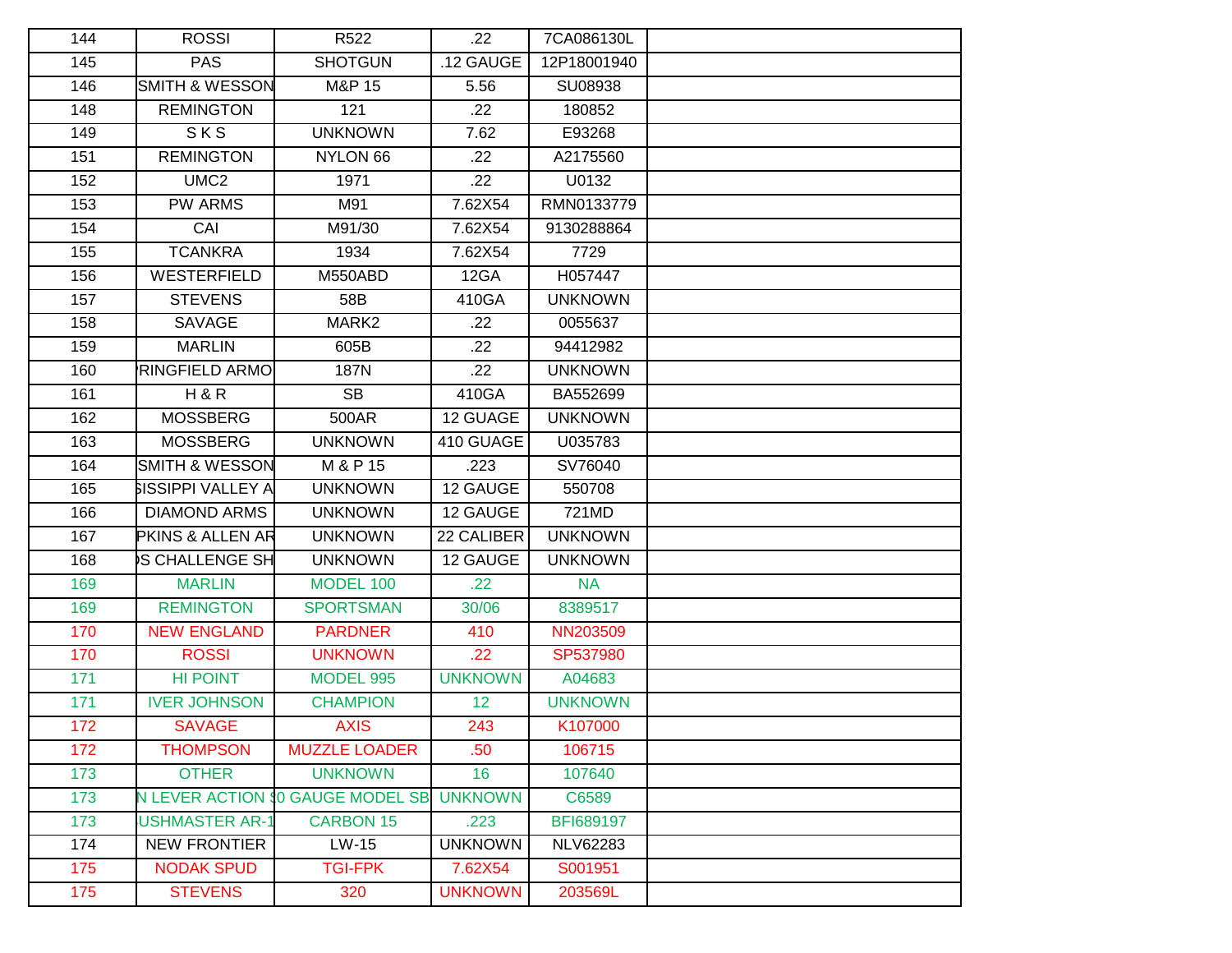| 175 | <b>KMART</b>           | 151                | 12 <sup>2</sup> | 29027111        |  |
|-----|------------------------|--------------------|-----------------|-----------------|--|
| 176 | <b>MARLIN</b>          | 60                 | 22              | 05290709        |  |
| 176 | <b>MOSSBERG</b>        | 500A               | <b>12 GA</b>    | R358542         |  |
| 177 | <b>STEVENS</b>         | 320                | <b>12 GA</b>    | 161587E         |  |
| 177 | H AND R                | <b>TOPPER 48</b>   | 20              | <b>UNKNOWN</b>  |  |
| 178 | <b>BELKNAP</b>         | <b>ESSEX</b>       | 22              | <b>UNKNOWN</b>  |  |
| 178 | <b>MOSSBERG</b>        | 715T               | <b>22 LR</b>    | ELC3362062      |  |
| 179 | <b>RUGER</b>           | 10/22              | <b>22 LR</b>    | 250-76821       |  |
| 179 | <b>REMINGTON</b>       | 870                | 12              | AB152843A       |  |
| 180 | <b>BROWNING</b>        | <b>UNKNOWN</b>     | 12              | 361074          |  |
| 181 | <b>REMINGTON</b>       | <b>WINGMASTER</b>  | 870             | T465640V        |  |
| 181 | <b>IETTO STATE ARN</b> | <b>PA-15</b>       | <b>UNKNOWN</b>  | PA020183        |  |
| 182 | WESTERFIELD            | M550ABD            | <b>12 GA</b>    | G799578         |  |
| 183 | <b>YUGO</b>            | M48                | 8X57            | T57903          |  |
| 184 | <b>NORINCO</b>         | <b>SKS</b>         | 7.62X39         | C38902555       |  |
| 185 | <b>EMPEROR</b>         | <b>GUARDIAN 12</b> | <b>12 GA</b>    | BP1992          |  |
| 186 | <b>STEVENS</b>         | 301                | .410 GA         | 193489L         |  |
| 187 | <b>JC HIGGINS</b>      | 31                 | <b>22 LR</b>    | <b>NONE</b>     |  |
| 189 | <b>MOSSBERG</b>        | MODEL 535          | 12GA            | AT181457        |  |
| 190 | <b>ANDERSON</b>        | AM-15              | <b>MULTI</b>    | 20247625        |  |
| 191 | <b>REMINGTON</b>       | NYLON 66           | .22CAL          | 2413608         |  |
| 192 | <b>MOSSBERG</b>        | BLAZE 47           | .22CAL          | RA0004488       |  |
| 193 | DAKIN GUN CO           | <b>UNKNOWN</b>     | 12GA            | 3599            |  |
| 194 | SAVAGE                 | MODEL 187J         | .22CAL          | N/A             |  |
| 195 | <b>MOSSBERG</b>        | 535                | 12 GAUGE        | AT139193        |  |
| 196 | ARISAKA                | TYPE 99            | <b>UNK</b>      | 805588          |  |
| 197 | <b>REMINGTON</b>       | 870                | 12 GAUGE        | RS16551T        |  |
| 198 | <b>REMINGTON</b>       | $11 - 48$          | 12 GAUGE        | 5020813         |  |
| 199 | <b>RUGER</b>           | <b>M77 MARK II</b> | .270 CAL.       | 78767121        |  |
| 200 | <b>NORINCO</b>         | <b>SKS</b>         | 7.62X39         | 2201604         |  |
| 201 | <b>KIMBER</b>          | 1911               | .45             | K735032         |  |
| 202 | <b>TAURUS</b>          | 856                | .38             | ACB540241       |  |
| 203 | SIG SAUER, INC.        | SP2022             | 9MM             | 24B218850       |  |
| 205 | <b>TAURUS</b>          | G <sub>2</sub> C   | 9MM             | <b>TLM72830</b> |  |
| 206 | <b>CHARTER ARMS</b>    | <b>UNKNOWN</b>     | .38             | 1427285         |  |
| 207 | <b>TAURUS</b>          | G <sub>3</sub>     | 9MM             | ABE620307       |  |
| 209 | <b>GLOCK</b>           | 19                 | 9MM             | <b>BGNV801</b>  |  |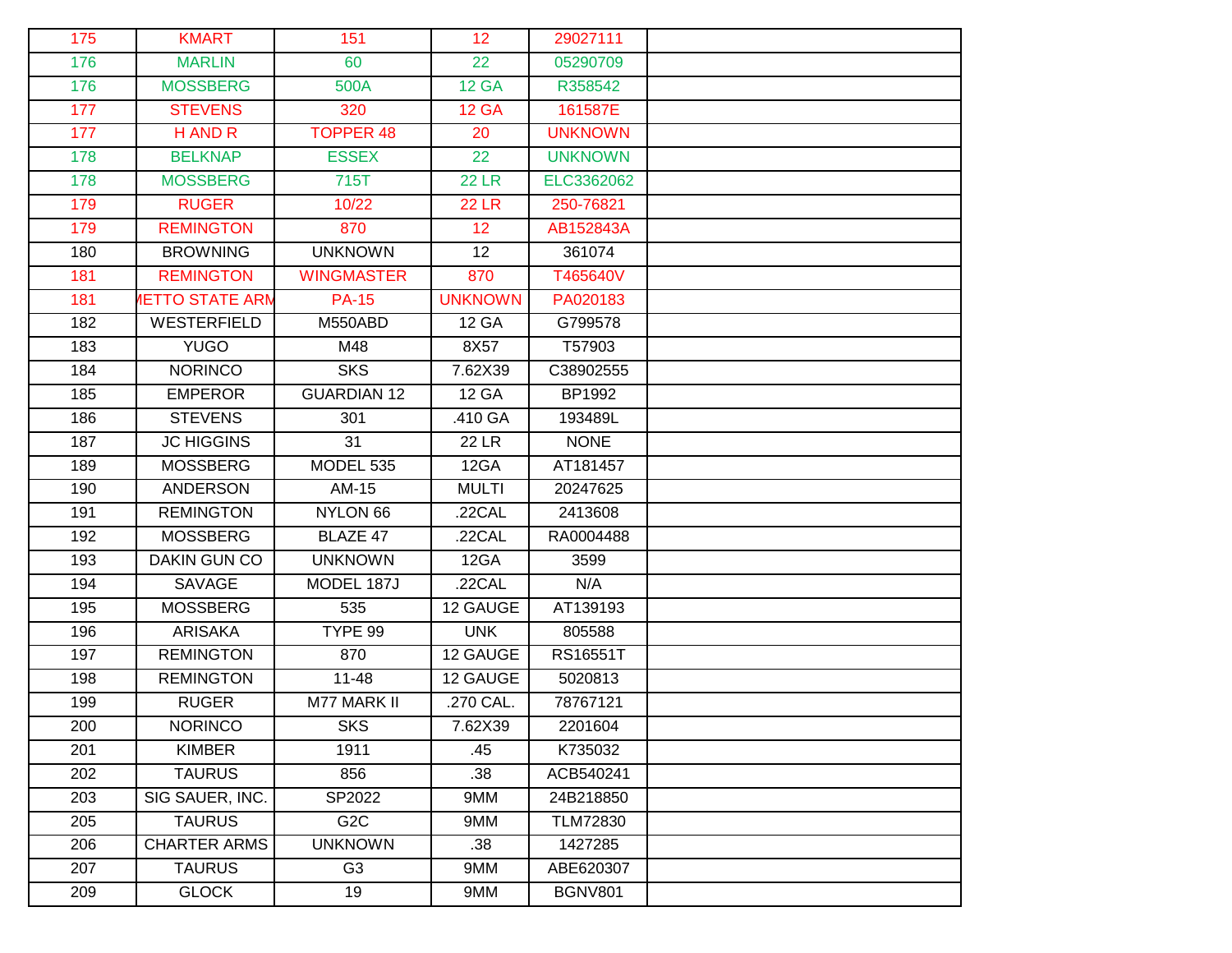| 210 | <b>GLOCK</b>              | <b>UNKNOWN</b>           | 9MM               | BKDF434             |  |
|-----|---------------------------|--------------------------|-------------------|---------------------|--|
| 211 | <b>SMITH &amp; WESSON</b> | M&P 9 SKU 109001         | <b>UNKNOWN</b>    | <b>NBH2740</b>      |  |
| 212 | <b>SMITH &amp; WESSON</b> | <b>M&amp;P BODYGUARD</b> | 380               | <b>KCD4253</b>      |  |
| 213 | <b>KIMBER</b>             | 45 CAL                   | <b>45 CALIBER</b> | KU348792            |  |
| 214 | <b>BERETTA</b>            | <b>UNKNOWN</b>           | <b>45 CALIBER</b> | RIA1605149          |  |
| 215 | <b>GLOCK</b>              | 19                       | <b>UNKNOWN</b>    | BPXK267             |  |
| 216 | <b>GLOCK</b>              | 26                       | <b>UNKNOWN</b>    | <b>HTY320</b>       |  |
| 217 | <b>TAURUS</b>             | <b>UNKNOWN</b>           | 45 CALIBER        | <b>NCT38963</b>     |  |
| 218 | <b>SAR ARMS</b>           | <b>UNKNOWN</b>           | 9 MM              | T1102-12G07362      |  |
| 219 | <b>OMEGA</b>              | <b>UNKNOWN</b>           | <b>UNKNOWN</b>    | 5398                |  |
| 220 | <b>SMITH &amp; WESSON</b> | <b>UNKNOWN</b>           | <b>UNKNOWN</b>    | <b>FXV9169</b>      |  |
| 221 | <b>NORINCO</b>            | <b>UNKNOWN</b>           | <b>UNKNOWN</b>    | 22040026            |  |
| 222 | <b>ROSSI</b>              | <b>UNKNOWN</b>           | 38                | W305229             |  |
| 223 | S AND W                   | <b>UNKNOWN</b>           | 38                | S944715             |  |
| 224 | <b>RINGFIELD ARMO</b>     | XD40                     | .40               | XD583158            |  |
| 225 | <b>SMITH &amp; WESSON</b> | SD40VE                   | .40               | <b>FWJ2332</b>      |  |
| 226 | <b>SMITH &amp; WESSON</b> | SD9VE                    | 9MM               | FYC8353             |  |
| 227 | <b>GLOCK</b>              | 19                       | 9MM               | BETA <sub>154</sub> |  |
| 228 | <b>TAURUS</b>             | PT1911                   | 45                | NDY02083            |  |
| 229 | <b>RUGER</b>              | MK II                    | 22                | 21058366            |  |
| 231 | <b>BERSA</b>              | <b>UNKNOWN</b>           | <b>UNKNOWN</b>    | 800469              |  |
| 232 | <b>SMITH &amp; WESSON</b> | SD40EV                   | <b>UNKNOWN</b>    | <b>FWK1893</b>      |  |
| 234 | <b>RUGER</b>              | <b>LCP</b>               | .380              | 371934218           |  |
| 235 | <b>SCCY</b>               | $CPX-2$                  | 9MM               | 936260              |  |
| 236 | <b>GLOCK</b>              | MODEL 44                 | .22               | AEHR408             |  |
| 237 | <b>TAURUS</b>             | G <sub>2</sub> C         | 9MM               | TLU75333            |  |
| 238 | <b>RUGER</b>              | <b>LCP</b>               | .380              | 371962791           |  |
| 239 | H & R                     | <b>UNKNOWN</b>           | .25               | 8353                |  |
| 240 | <b>ROSSI</b>              | <b>UNKNOWN</b>           | .38               | VF21597             |  |
| 241 | <b>OEGER INDUSTRI</b>     | LLAMA                    | 9MM               | B38953              |  |
| 242 | <b>GLOCK</b>              | 43X                      | 9MM               | BNPG672             |  |
| 243 | <b>TAURUS</b>             | <b>SPECTRUM</b>          | .380              | 1F006432            |  |
| 244 | <b>SMITH &amp; WESSON</b> | <b>M&amp;P BODYGUARD</b> | .380              | <b>KBU5315</b>      |  |
| 245 | <b>TAURUS</b>             | G <sub>2</sub> C         | 9MM               | TLP38745            |  |
| 246 | <b>TAURUS</b>             | G <sub>2</sub> C         | <b>UNKNOWN</b>    | <b>TLR74089</b>     |  |
| 247 | <b>DAMIOND BACK</b>       | DB <sub>9</sub>          | 9MM               | YK6069              |  |
| 249 | <b>BERSA</b>              | THUNDER9                 | 9MM               | 01496               |  |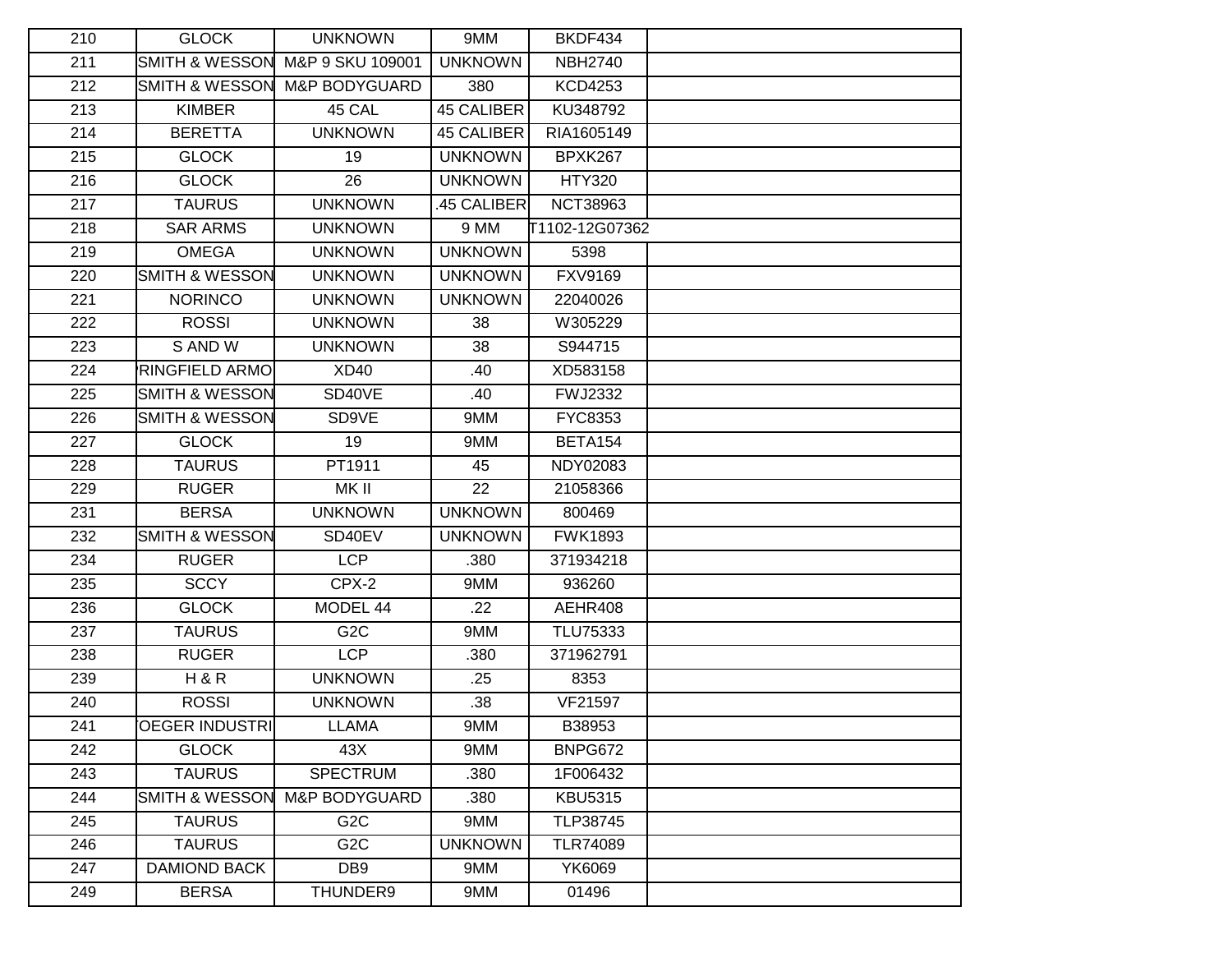| 250 | <b>BROWNING</b>            | <b>CHALLENGER III</b>             | $.22\,$        | 655PW09591        |  |
|-----|----------------------------|-----------------------------------|----------------|-------------------|--|
| 251 | <b>BERSA</b>               | <b>SERIES 95</b>                  | .380           | 347049            |  |
| 252 | <b>REMINGTON</b>           | RP <sub>9</sub>                   | <b>UNKNOWN</b> | RP022747H         |  |
| 253 | $\overline{CZ}$            | 75 P-07                           | <b>UNKNOWN</b> | B445122           |  |
| 254 | <b>SMITH &amp; WESSON</b>  | M&P 9 SHIELD                      | 9 MM           | DXP1590           |  |
| 255 | <b>RUGER</b>               | <b>LCP</b>                        | .380           | 373-16661         |  |
| 256 | <b>GLOCK</b>               | 17 GEN. 4                         | 9 MM           | BKPH334           |  |
| 257 | <b>KELTEC</b>              | $PF-9$                            | 9 MM           | SAU08             |  |
| 258 | <b>GLOCK</b>               | 42                                | .380           | ACXN543           |  |
| 259 | <b>SCCY</b>                | $CPX-2$                           | 9 MM           | 367551            |  |
| 260 | <b>SMITH &amp; WESSON</b>  | M&P 40                            | <b>UNKNOWN</b> | DTK3652           |  |
| 261 | <b>GLOCK</b>               | 43                                | 9 MM           | <b>ZRS571</b>     |  |
| 262 | SIG SAUER, INC.            | P365                              | <b>UNKNOWN</b> | 66B817295         |  |
| 263 | <b>SCCY</b>                | CPX-2                             | <b>UNKNOWN</b> | 706205            |  |
| 264 | <b>SMITH &amp; WESSON</b>  | <b>M&amp;P SHIELD</b>             | .380           | <b>RDV8528</b>    |  |
| 265 | <b>KELTEC</b>              | <b>UNKNOWN</b>                    | .380           | LFR <sub>26</sub> |  |
| 267 | <b>URM, RUGER &amp; C</b>  | 9E                                | 9MM            | 337-24837         |  |
| 268 |                            | SMITH & WESSONSW40VE SKU 120023   | .40 S&W        | DTJ0364           |  |
| 269 | <b>RUGER</b>               | <b>SR-40</b>                      | .40            | 343-78233         |  |
| 270 | <b>TAURUS</b>              | <b>PT25</b>                       | .25 CAL        | DWG36731          |  |
| 271 | <b>MERICAN TACTICA</b>     | GSG 1911                          | .22            | A423754           |  |
| 272 | <b>TAURUS</b>              | MILLENNIUM PRO                    | 45 ACP         | NYK53455          |  |
| 273 | <b>TAURUS</b>              | G <sub>2</sub> S                  | <b>UNKNOWN</b> | <b>TLS45421</b>   |  |
| 274 | <b>BERSA</b>               | THUNDER 380                       | .380           | E15451            |  |
| 275 | <b>TURM, RUGER &amp; C</b> | EC9S                              | 9MM            | 45729961          |  |
| 276 | <b>SMITH &amp; WESSON</b>  | <b>REVOLVER</b>                   | .357           | N52606            |  |
| 277 | <b>COLT</b>                | <b>COLT GOVT MODEL</b>            | 45 ACP         | CV36416           |  |
| 278 | <b>TAURUS</b>              | PT 111 G2                         | 9MM            | <b>TKZ59186</b>   |  |
| 278 | <b>TAURUS</b>              | G <sub>3</sub>                    | 9MM            | ABN388364         |  |
| 279 | <b>GLOCK</b>               | 23                                | .40 S&W        | WDZ035            |  |
| 280 |                            | SMITH & WESSON P9 SHIELD SKU 1870 | 9MM            | JFX5213           |  |
| 281 | <b>HI POINT</b>            | C9                                | 9MM            | P10123345         |  |
| 281 | <b>HI POINT</b>            | <b>JCP</b>                        | 40             | X745405           |  |
| 281 | <b>HI POINT</b>            | C9                                | 9MM            | P1845691          |  |
| 281 | <b>HI POINT</b>            | C <sub>9</sub>                    | 9MM            | P10062702         |  |
| 281 | <b>HI POINT</b>            | C <sub>9</sub>                    | 9MM            | P1332377          |  |
| 281 | <b>STALLARD ARMS</b>       | $JS-9$                            | 9MM            | 084285            |  |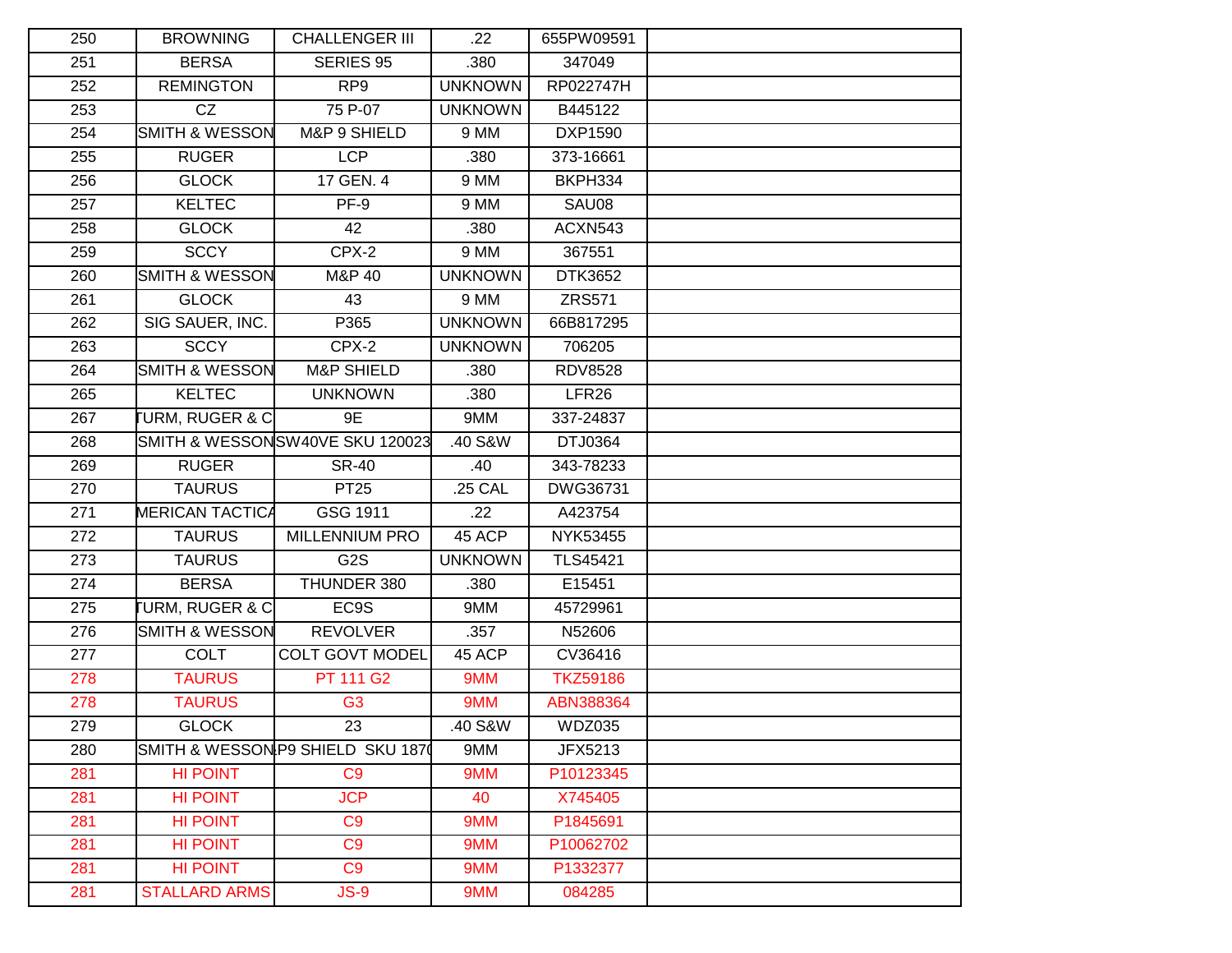| 281 | <b>HI POINT</b>           | C <sub>9</sub>                    | 9MM            | P1335286                 |  |
|-----|---------------------------|-----------------------------------|----------------|--------------------------|--|
| 281 | <b>JIMENEZ</b>            | <b>J.A. NINE</b>                  | 9MM            | 376278                   |  |
| 281 | <b>HI POINT</b>           | C <sub>9</sub>                    | 9MM            | P1767250                 |  |
| 282 | <b>TAURUS</b>             | <b>PT738</b>                      | 380            | 58144C                   |  |
| 283 | <b>SMITH &amp; WESSON</b> | 638-3 SKU 163070                  | 38 SPL         | <b>CVU3635</b>           |  |
| 284 |                           | SMITH & WESSON P9 SHIELD SKU 1870 | 9MM            | <b>REK1399</b>           |  |
| 285 | <b>GLOCK</b>              | 19                                | 9MM            | <b>BVGS143</b>           |  |
| 286 | <b>GLOCK</b>              | 19                                | 9MM            | ABPM972                  |  |
| 287 | <b>TAURUS</b>             | G3C                               | 9MM            | ACD743204                |  |
| 288 | <b>GLOCK</b>              | 26                                | 9MM            | <b>BPMW803</b>           |  |
| 289 | <b>DIAMONDBACK</b>        | DB380                             | 380            | ZA5523                   |  |
| 290 | <b>BERETTA</b>            | <b>BU9 NANO</b>                   | 9MM            | NU104955                 |  |
| 291 | <b>JIMENEZ</b>            | J.A. 25                           | 25 AUTO        | 277574                   |  |
| 291 | <b>SCHO-KG ERLANG</b>     | <b>SM</b>                         | 25 AUTO        | 25835                    |  |
| 291 | <b>RAVEN ARMS</b>         | $MP-25$                           | 25 AUTO        | 1548692                  |  |
| 291 | FIE.                      | <b>TITAN</b>                      | 25 AUTO        | D933355                  |  |
| 291 | FIE.                      | <b>TITAN</b>                      | 25 AUTO        | A07006                   |  |
| 291 | <b>RAVEN ARMS</b>         | MP-25 .25 CAL                     | <b>UNKNOWN</b> | 1628386                  |  |
| 291 | <b>JENNINGS</b>           | $J-22$                            | .22 CAL.       | 355660                   |  |
| 291 | <b>TAURUS</b>             | <b>PT25</b>                       | .25 CAL.       | <b>DRC19814</b>          |  |
| 291 | <b>LORCIN</b>             | L25                               | .25 CAL.       | 207178                   |  |
| 291 | <b>PHOENIX ARMS</b>       | <b>HP22A</b>                      | .22 LR         | 4569090                  |  |
| 292 | ER USA (CARL WA           | <b>CCP</b>                        | 9MM            | WK076234                 |  |
| 293 | RTH AMERICAN AF           | NAA-22MS                          | 22 MAGNUM      | V72220                   |  |
| 294 | <b>TAURUS</b>             | G <sub>2</sub> C                  | 9MM            | ACD749209                |  |
| 295 | <b>RINGFIELD ARMO</b>     | XD-40                             | 40             | XD594345                 |  |
| 296 | <b>KAHR ARMS</b>          | CW9093                            | 9MM            | EL6329                   |  |
| 297 | ER USA (CARL WA           | <b>PK380</b>                      | 380            | WB052386                 |  |
| 298 | <b>TAURUS</b>             | G <sub>3</sub>                    | 9MM            | ABD495417                |  |
| 299 | <b>TAURUS</b>             | PT 111 G2                         | 9MM            | ABG716564                |  |
| 300 |                           | SMITH & WESSONSW40VE SKU 120023   | .40 S&W        | <b>FXM1748</b>           |  |
| 301 | <b>WEST POINT</b>         | 949                               | 20 GAUGE       | P694198                  |  |
| 302 | <b>J C HIGGINS</b>        | 583                               |                | 20 GAUGE D SERIAL NUMBER |  |
| 303 | H&R                       | <b>UNKNOWN</b>                    | 12 GAUGE       | AM384079                 |  |
| 304 | WESTERFIELD               | <b>M550CR</b>                     | 20 GAUGE       | B88680                   |  |
| 305 | <b>RINGFIELD ARMO</b>     | 1500                              | .270 CAL       | PN85941                  |  |
| 306 | ILEIRA DE CARTU           | SB                                | 12 GAUGE       | 325490                   |  |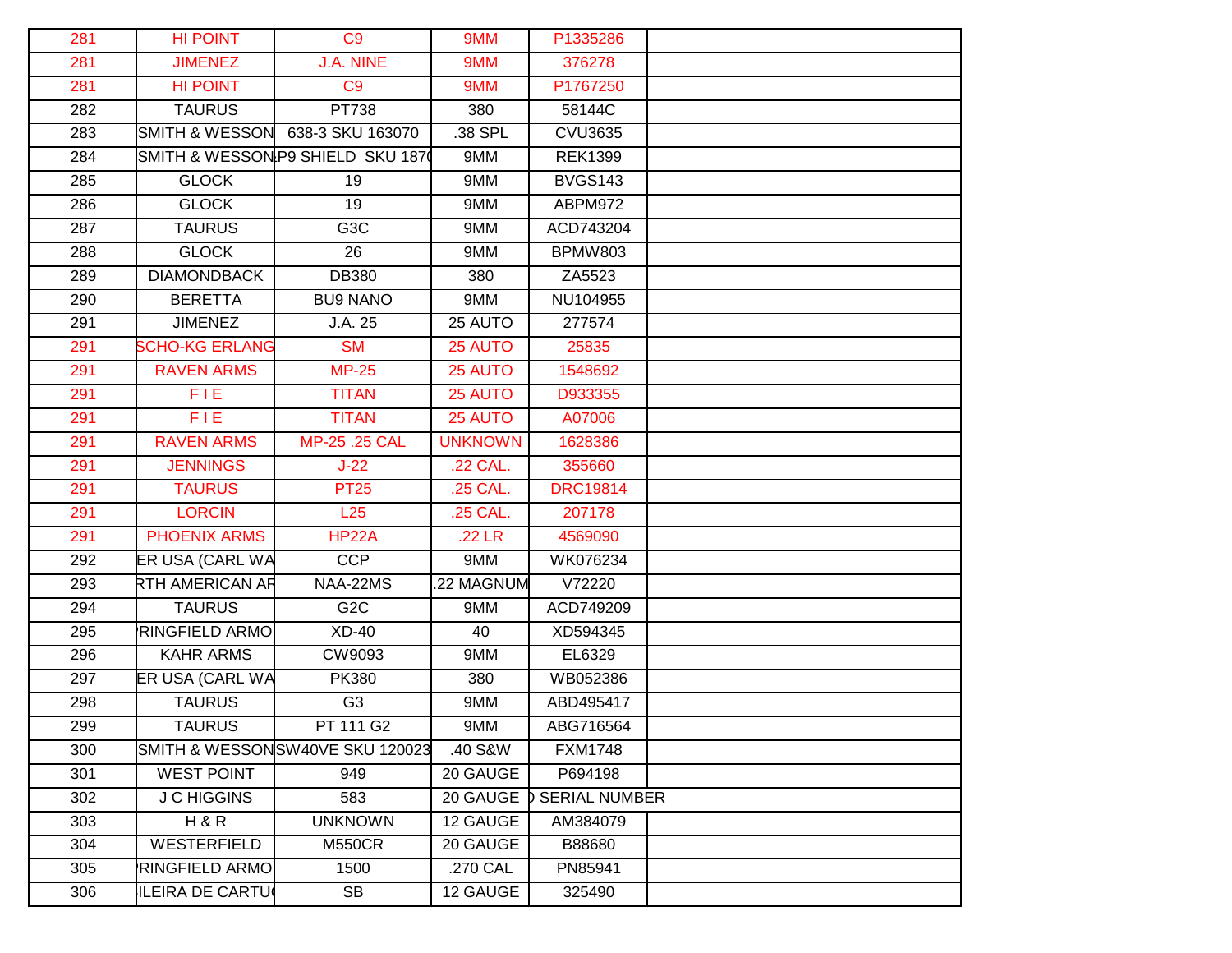| 307 | <b>REMINGTON</b>          | 770                                 | .243 CAL.      | M72022440      |  |
|-----|---------------------------|-------------------------------------|----------------|----------------|--|
| 308 | <b>ROSSI</b>              | S20                                 | .243 CAL.      | 5GM008576      |  |
| 309 | <b>ROSSI</b>              | <b>R223YBS</b>                      | .223 CAL.      | AS053585       |  |
| 310 | <b>MML INC</b>            | $T-5$                               | .50 CAL.       | 6473           |  |
| 311 | <b>MOSSBERG</b>           | 500SG                               | 12 GAUGE       | J273356        |  |
| 312 | <b>MARLIN</b>             | 336                                 | 30-30          | V10146         |  |
| 313 | SAVAGE                    | 93R17                               | .17 HMR        | 1398627        |  |
| 314 | <b>NORINCO</b>            | <b>SKS</b>                          | 7.62X39 MM     | 21003850       |  |
| 315 | <b>GLENFIELD</b>          | 50                                  | .22 CAL.       | 20609958       |  |
| 316 | <b>BROWNING</b>           | <b>UNKNOWN</b>                      | 12 GAUGE       | 30267          |  |
| 317 | <b>MARLIN</b>             | LX7                                 | .270 CAL.      | 91797630       |  |
| 318 | <b>REMINGTON</b>          | 700                                 | 7 MM           | B6456601       |  |
| 319 | <b>REMINGTON</b>          | 1100                                | 12 GAUGE       | M757513M       |  |
| 320 | <b>RUGER</b>              | <b>BOLT ACTION RIFLE 00 BLACKOU</b> |                | 695-55595      |  |
| 321 | <b>MOSSBERG</b>           | 702 PLINKSTER                       | .22 CAL.       | EKA3203132     |  |
| 322 |                           | OYAL GUN WORKUBLE BARREL SHOT(      | 12 GAUGE       | 134681         |  |
| 323 | <b>RUGER</b>              | 10/22                               | .22 CAL.       | 825-07701      |  |
| 324 | <b>REMINGTON</b>          | 597                                 | .22 CAL.       | D2926527       |  |
| 325 | <b>WEST POINT</b>         | <b>UNKNOWN</b>                      | 20 GAUGE       | C468011        |  |
| 401 | <b>SMITH &amp; WESSON</b> | <b>BODYGUARD 380</b>                | 380            | <b>KES0898</b> |  |
| 402 |                           | SMITH & WESSON P9 SHIELD SKU 1870   | 9MM            | <b>HLY1821</b> |  |
| 403 |                           | RINGFIELD ARMO XD-45 COMPACT 3.8    | 45 ACP         | MG564618       |  |
| 404 | <b>TAURUS</b>             | PT 111 G2                           | 9MM            | AAM157845      |  |
| 405 | <b>GSG</b>                | <b>FIREFLY</b>                      | $22$ LR        | F462426        |  |
| 406 | <b>SMITH &amp; WESSON</b> | 36-10 SKU 150184                    | .38 SPL        | 595728         |  |
| 407 | <b>TAURUS</b>             | PT 111 G2                           | 9MM            | SGZ65386       |  |
| 408 | PARA USA                  | P12 45                              | 45 ACP         | RJ11683        |  |
| 409 | SIG SAUER, INC.           | <b>P290RS</b>                       | 9MM            | 26C049161      |  |
| 410 | SIG SAUER, INC.           | M2.0                                | 9MM            | <b>NBY2570</b> |  |
| 411 | <b>RUGER</b>              | LC9S                                | 9MM            | 328-02231      |  |
| 412 | <b>KELTEC</b>             | P3AT                                | 380            | <b>LGR51</b>   |  |
| 413 | <b>KELTEC</b>             | $P-11$                              | 9MM            | A0425          |  |
| 414 | <b>SMITH &amp; WESSON</b> | <b>PISTOL RECEIVER</b>              | <b>UNKNOWN</b> | <b>PBL1036</b> |  |
| 415 | <b>CK ISLAND ARMO</b>     | M1911-A1 FS                         | <b>10 MM</b>   | RIA2013473     |  |
| 416 | <b>GLOCK</b>              | 19                                  | 9MM            | ACEE895        |  |
| 419 | <b>TAURUS</b>             | <b>ULTRA-LITE</b>                   | <b>38 SPL</b>  | RK94198        |  |
| 420 | <b>GLOCK</b>              | 45                                  | 9MM            | BKDM367        |  |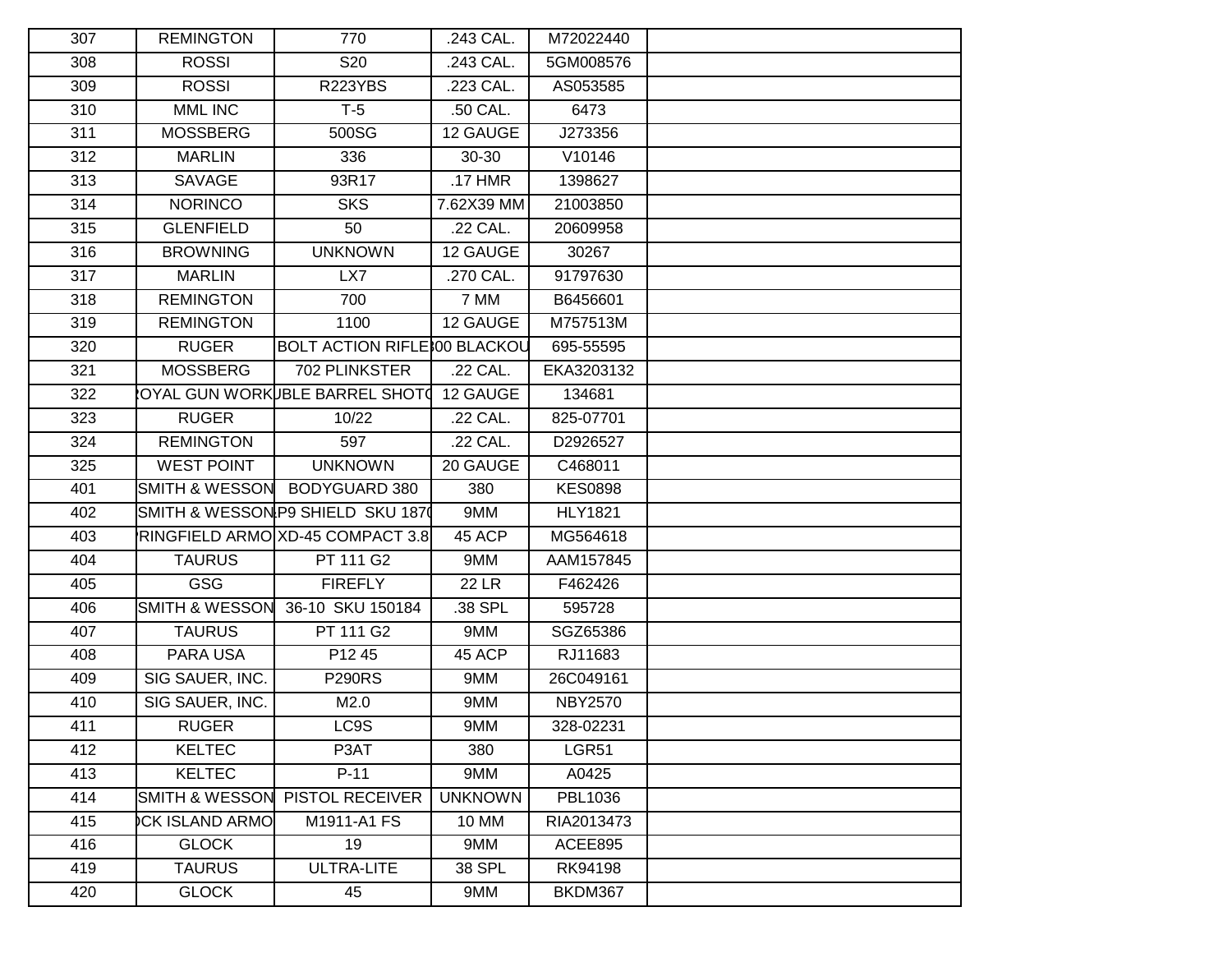| 421 | SMITH & WESSON            | $10-6$                           | 38 SPL     | D457082        |  |
|-----|---------------------------|----------------------------------|------------|----------------|--|
| 422 | <b>FNH</b>                | <b>FNS-40</b>                    | 40         | GKU0025252     |  |
| 423 |                           | RINGFIELD ARMOKD-40 SUB-COMPACT  | 40         | US465450       |  |
| 425 | <b>TAURUS</b>             | 85                               | .38 SPL    | IU56421        |  |
| 426 |                           | SMITH & WESSONSW40VE SKU 120046  | .40 S&W    | FYZ4113        |  |
| 427 | <b>TAURUS</b>             | PT 111 G2                        | 9MM        | ABD514028      |  |
| 428 | <b>CANIK</b>              | TP9SF                            | 9MM        | 15AT34519      |  |
| 430 | <b>SMITH &amp; WESSON</b> | SD9VE                            | 9MM        | <b>FXF1901</b> |  |
| 431 |                           | RINGFIELD ARMO XD-9 COMPACT 3.8  | 9MM        | MG430828       |  |
| 432 | <b>BERETTA</b>            | <b>84 FS CHEETAH</b>             | .380 ACP   | D82201Y        |  |
| 433 | <b>RINGFIELD ARMO</b>     | $XD - 9$                         | 9MM        | XD917233       |  |
| 434 | <b>TAURUS</b>             | PT 111 G2                        | 9MM        | TJZ82673       |  |
| 435 | <b>TAURUS</b>             | PT 111 G2                        | 9MM        | TIR31051       |  |
| 436 | <b>GLOCK</b>              | 43                               | 9MM        | <b>YPD363</b>  |  |
| 437 |                           | SMITH & WESSONSW40VE SKU 120046  | .40 S&W    | <b>FXM1526</b> |  |
| 438 |                           | SMITH & WESSONP40 SHIELD SKU 187 | .40 S&W    | <b>HDS1622</b> |  |
| 439 | RTH AMERICAN AR           | NAA-22MS                         | .22 MAGNUM | E117376        |  |
| 440 | <b>SMITH &amp; WESSON</b> | BODYGUARD 380                    | 380        | <b>KCK8729</b> |  |
| 441 | <b>KELTEC</b>             | P3AT                             | 380        | H0A85          |  |
| 442 |                           | SMITH & WESSON M&P 40 SKU 109000 | .40 S&W    | <b>NBH9018</b> |  |
| 443 | <b>SCCY</b>               | CPX-1                            | 9MM        | 922943         |  |
| 444 | <b>SCCY</b>               | CPX-1                            | 9MM        | 117381         |  |
| 445 | <b>TAURUS</b>             | SPECTRUM 380                     | .380       | 1F069305       |  |
| 446 | <b>GLOCK</b>              | 27                               | .40 S&W    | <b>BGSC739</b> |  |
| 447 | <b>SCCY</b>               | CPX-2                            | 9MM        | 884358         |  |
| 448 | <b>KELTEC</b>             | $P-40$                           | .40        | 89737A         |  |
| 449 | <b>SMITH &amp; WESSON</b> | BODYGUARD 380                    | .380       | <b>KBA3195</b> |  |
| 450 | <b>BERETTA</b>            | PX4 STORM                        | .45        | PK05043        |  |
| 451 | <b>JIMENEZ</b>            | J.A. NINE                        | 9MM        | 301822         |  |
| 451 | <b>JIMENEZ</b>            | J.A. NINE                        | 9MM        | 295081         |  |
| 451 | <b>HI POINT</b>           | C <sub>9</sub>                   | 9MM        | P1595486       |  |
| 451 | <b>HI POINT</b>           | <b>JHP</b>                       | 45 ACP     | X4301691       |  |
| 451 | <b>HI POINT</b>           | <b>JCP</b>                       | 40         | X7226860       |  |
| 451 | <b>HI POINT</b>           | <b>JCP</b>                       | 40         | X7292651       |  |
| 451 | <b>HI POINT</b>           | <b>JCP</b>                       | 40         | X7277987       |  |
| 451 | <b>HI POINT</b>           | <b>JHP</b>                       | 45 ACP     | X4254744       |  |
| 451 | <b>HI POINT</b>           | C <sub>9</sub>                   | 9MM        | P1823997       |  |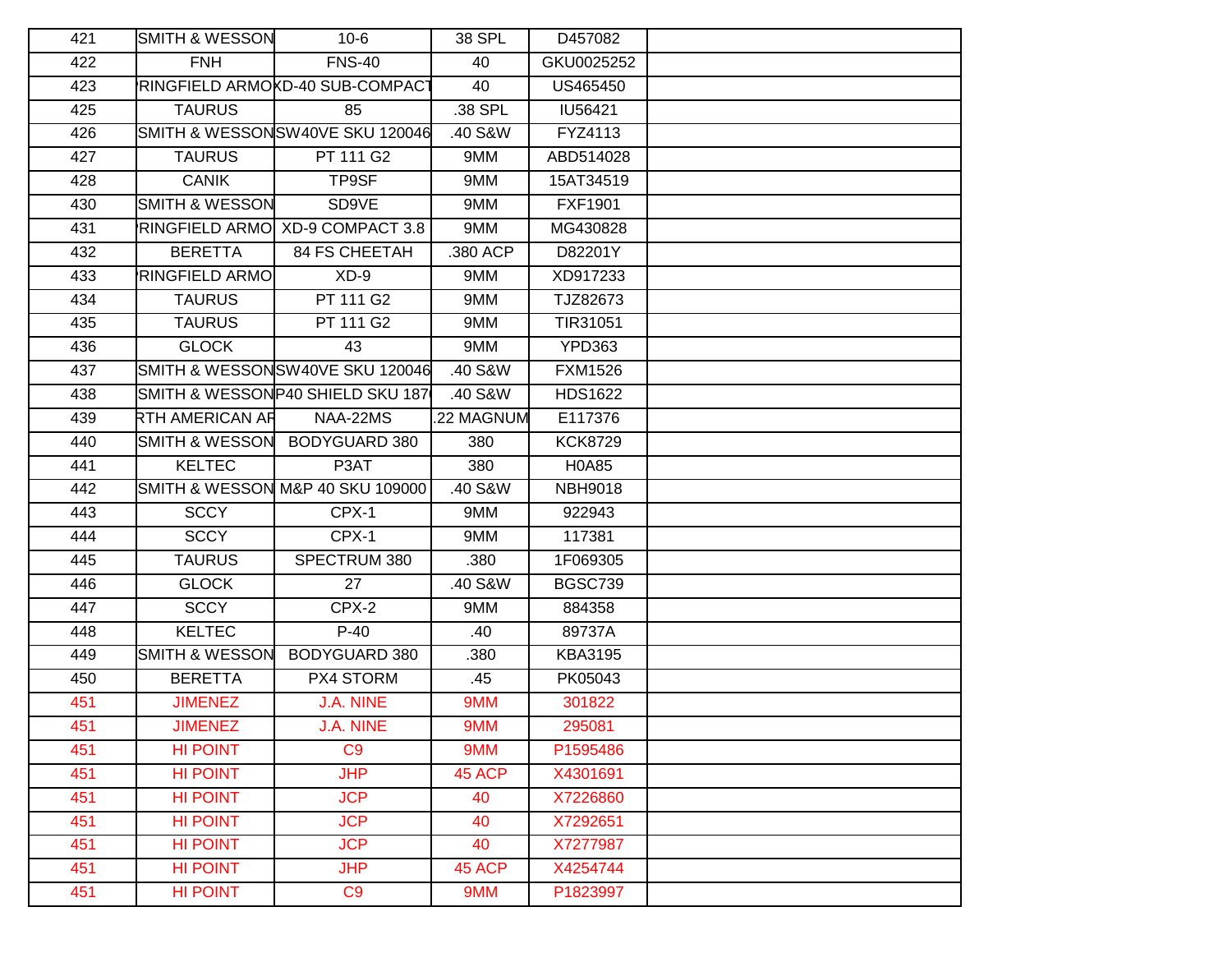| 452 |                        | SMITH & WESSON_351 PD SKU 160228 I.22 MAGNUM |                | DMP8563        |  |
|-----|------------------------|----------------------------------------------|----------------|----------------|--|
| 453 | <b>DBRA ENTERPRISE</b> | <b>FS380</b>                                 | .380           | FS078317       |  |
| 453 | <b>HI POINT</b>        | <b>CF380</b>                                 | .380 ACP       | P8082467       |  |
| 453 | <b>LORCIN</b>          | L380                                         | .380           | 456999         |  |
| 453 | <b>DBRA ENTERPRISE</b> | <b>CA380</b>                                 | .380           | CP024673       |  |
| 453 | <b>DBRA ENTERPRISE</b> | <b>CA-380</b>                                | 380            | CP105395       |  |
| 453 | <b>DBRA ENTERPRISE</b> | FS380.380 CAL.                               | <b>UNKNOWN</b> | FS099558       |  |
| 453 | HI POINT               | <b>CF380</b>                                 | .380 ACP       | P8074191       |  |
| 453 | <b>LORCIN</b>          | L380                                         | .380 CAL.      | 049125         |  |
| 453 | <b>DBRA ENTERPRISE</b> | <b>FS380</b>                                 | .380 CAL.      | FS110731       |  |
| 453 | <b>HI POINT</b>        | <b>CF380</b>                                 | .380 ACP       | P904202        |  |
| 453 | <b>LORCIN</b>          | L380 .380 CAL.                               | <b>UNKNOWN</b> | 251132         |  |
| 453 | <b>BRYCO ARMS</b>      | 38                                           | .380 ACP       | 1551425        |  |
| 453 | <b>DBRA ENTERPRISE</b> | <b>FS380</b>                                 | 380AUTO        | FS068355       |  |
| 453 | <b>JIMENEZ</b>         | <b>JA380</b>                                 | .380AUTO       | 338374         |  |
| 453 | <b>LORCIN</b>          | L380                                         | .380AUTO       | 411899         |  |
| 453 | <b>BRYCO ARMS</b>      | MODEL 48                                     | .380AUTO       | 568423         |  |
| 454 | <b>RUGER</b>           | <b>LCP</b>                                   | .380           | 375-65723      |  |
| 455 | <b>KELTEC</b>          | PF-9                                         | 9MM            | <b>RR222</b>   |  |
| 456 | <b>TAURUS</b>          | G <sub>2</sub> C                             | 9MM            | ABH767784      |  |
| 457 |                        | SMITH & WESSON M&P 40 SKU 109000             | .40 S&W        | <b>DSU7010</b> |  |
| 459 | RTH AMERICAN AF        | NAA-22MS                                     | 22 MAGNUM      | E276652        |  |
| 460 | <b>RUGER</b>           | <b>LCP</b>                                   | 380            | 371342738      |  |
| 461 | ARMS CORP.             | 206                                          | 38 SPL         | RIA1687502     |  |
| 462 | <b>TAURUS</b>          | <b>JBLIC DEFENDER PO</b>                     | 45/410         | EX504758       |  |
| 463 | <b>ROSSI</b>           | <b>INKNOWN REVOLVEI</b>                      | <b>22 LR</b>   | 69836          |  |
| 464 | <b>TAURUS</b>          | <b>709 SLIM</b>                              | 9MM            | TJW52222       |  |
| 465 | <b>GLOCK</b>           | 21                                           | .45 ACP        | <b>BKVY830</b> |  |
| 466 | <b>TAURUS</b>          | PT 111 G2                                    | 9MM            | ABK070554      |  |
| 467 | HI POINT               | <b>JHP</b>                                   | 45 ACP         | X462628        |  |
| 467 | <b>HI POINT</b>        | C <sub>9</sub>                               | 9MM            | P1823472       |  |
| 467 | <b>STALLARD ARMS</b>   | JS                                           | 9MM            | 080370         |  |
| 467 | <b>HI POINT</b>        | C <sub>9</sub>                               | 9MM            | P221375        |  |
| 467 | <b>HI POINT</b>        | C <sub>9</sub>                               | 9MM            | P1212785       |  |
| 467 | <b>HI POINT</b>        | C <sub>9</sub>                               | 9MM            | P1212751       |  |
| 467 | <b>BRYCO ARMS</b>      | <b>JENNINGS NINE</b>                         | 9MM            | 1333393        |  |
| 467 | <b>HI POINT</b>        | C <sub>9</sub>                               | 9MM            | P10080649      |  |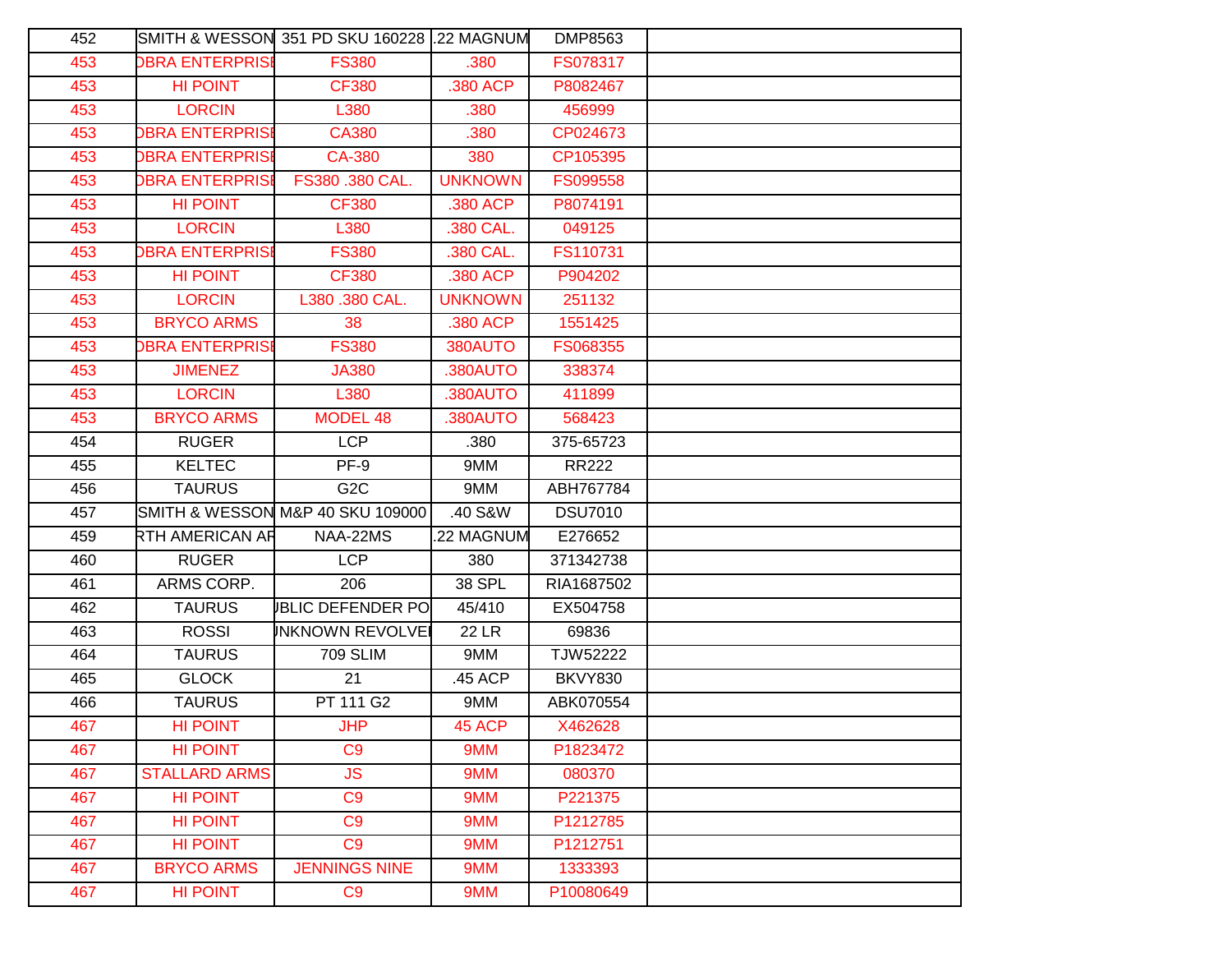| 467 | <b>HI POINT</b>           | C9                               | 9MM      | P1931116       |  |
|-----|---------------------------|----------------------------------|----------|----------------|--|
| 467 | <b>HI POINT</b>           | C <sub>9</sub>                   | 9MM      | P10134221      |  |
| 468 |                           | SMITH & WESSON M&P 40 SKU 109000 | .40 S&W  | <b>HDT4251</b> |  |
| 469 | <b>NORINCO</b>            | FI54-17                          | 7.62X25  | 22410          |  |
| 470 | <b>BERSA</b>              | BP9CC                            | 9MM      | K30042         |  |
| 471 | <b>COMANCHE</b>           | SUPER COMANCHE                   | 45/410   | 238946         |  |
| 472 | <b>TAURUS</b>             | 851                              | .38 SPL  | XC69819        |  |
| 473 | <b>TALON</b>              | 1266                             | 9MM      | 08217          |  |
| 475 | <b>TAURUS</b>             | <b>740 SLIM</b>                  | 40       | SIY90469       |  |
| 476 | <b>BRIQUE NATIONA</b>     | FN 5.7 U.S.G.                    | 5.7X28MM | 386402449      |  |
| 477 | CZ                        | 75 P-01                          | 9MM      | C279330        |  |
| 479 | <b>GLOCK</b>              | 22                               | .40 S&W  | BFAZ269        |  |
| 480 | ER USA (CARL WA           | P <sub>22</sub> CA               | .22 LR   | WA203559       |  |
| 481 | <b>TAURUS</b>             | <b>PT938C</b>                    | 380      | KSH95029       |  |
| 482 | <b>GLOCK</b>              | 27                               | .40 S&W  | LYF603         |  |
| 483 |                           | SMITH & WESSON SW9VE SKU 120025  | 9MM      | FZJ0769        |  |
| 484 |                           | CK ISLAND ARMO M1911-A1 FS-TACT  | 45 ACP   | RIA1778524     |  |
| 485 | <b>TAURUS</b>             | PT809                            | 9MM      | TIW08423       |  |
| 486 | <b>SCCY</b>               | CPX-2                            | 9MM      | 198754         |  |
| 487 |                           | SMITH & WESSON M&P 9C SKU 109204 | 9MM      | <b>HVC1491</b> |  |
| 488 |                           | SMITH & WESSON / & BODYGUARD 38  | 380      | <b>KDU7112</b> |  |
| 489 | <b>RUGER</b>              | LC9S                             | 9MM      | 454-84241      |  |
| 490 | <b>GLOCK</b>              | 45                               | 9MM      | <b>BLAS383</b> |  |
| 491 | <b>SCCY</b>               | $CPX-2$                          | 9MM      | 371579         |  |
| 492 | <b>SMITH &amp; WESSON</b> | M&P 9 SKU 109001                 | 9MM      | <b>HKF0518</b> |  |
| 493 | <b>KIMBER</b>             | MICRO <sub>9</sub>               | 9MM      | PB0102348      |  |
| 494 | <b>HECKLER &amp; KOCH</b> | VP9SK                            | 9MM      | 232-022228     |  |
| 495 | <b>TAURUS</b>             | <b>PT 24/7 PRO</b>               | 9MM      | TAP67122       |  |
| 496 | <b>RUGER</b>              | P <sub>85</sub>                  | 9MM      | 303-42540      |  |
| 497 |                           | SMITH & WESSON5906TSW SKU 108266 | 9MM      | <b>TCE4790</b> |  |
| 498 | <b>CANIK</b>              | TP9SFX                           | 9MM      | 21BC09524      |  |
| 499 |                           | SMITH & WESSON/I&P BODYGUARD 38  | 380      | <b>KEN7621</b> |  |
| 500 | <b>SCCY</b>               | CPX-2                            | 9MM      | 769875         |  |
| 601 | <b>RINGFIELD ARMO</b>     | $XD-45$                          | 45 ACP   | XD745296       |  |
| 602 | <b>TAURUS</b>             | SPECTRUM 380                     | 380      | 1F045476       |  |
| 603 |                           | SMITH & WESSONSW40VE SKU 120023  | .40 S&W  | <b>DVU5191</b> |  |
| 604 | <b>TAURUS</b>             | PT 111 G2                        | 9MM      | AAN179924      |  |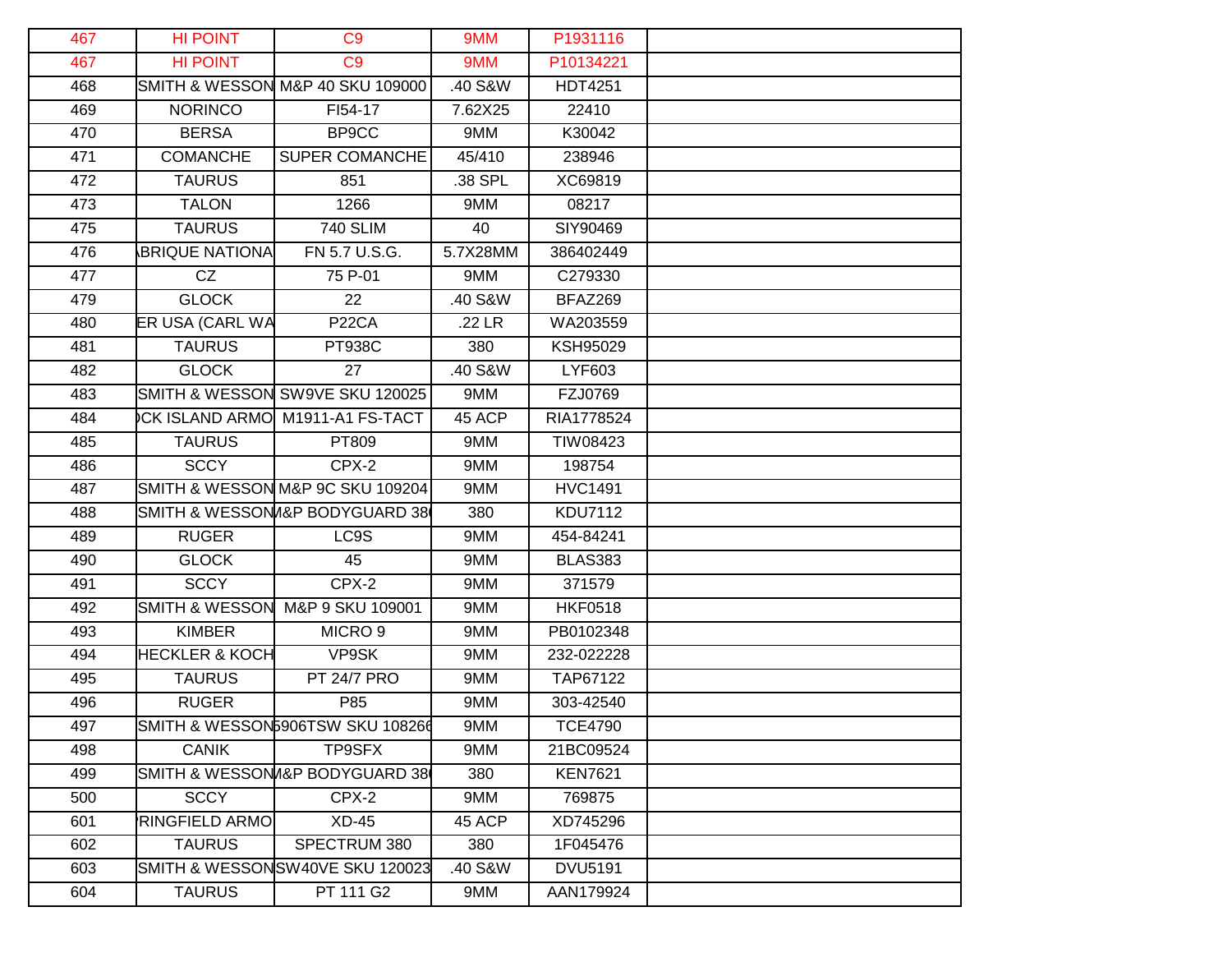| 607 | <b>GLOCK</b>              | 23                                | .40 S&W      | <b>NFC649</b>   |  |
|-----|---------------------------|-----------------------------------|--------------|-----------------|--|
| 608 | <b>GLOCK</b>              | 40                                | <b>10 MM</b> | <b>YSM821</b>   |  |
| 609 | <b>RUGER</b>              | SECURITY - 9                      | 9MM          | 383-22701       |  |
| 610 | <b>TAURUS</b>             | PT809                             | 9MM          | <b>TKS43547</b> |  |
| 611 |                           | SMITH & WESSON/I&P BODYGUARD 38   | 380          | <b>KFV5390</b>  |  |
| 612 | <b>TAURUS</b>             | PT92                              | 9MM          | <b>TKS23234</b> |  |
| 613 | <b>TAURUS</b>             | PT 111 G2                         | 9MM          | <b>TLW07676</b> |  |
| 614 | <b>GLOCK</b>              | 22                                | .40 S&W      | <b>GZE027</b>   |  |
| 615 | <b>TAURUS</b>             | <b>709 SLIM</b>                   | 9MM          | TIM21119        |  |
| 616 | <b>RUGER</b>              | P95                               | 9MM          | 318-62372       |  |
| 617 | <b>RUGER</b>              | LC9S                              | 9MM          | 453-12808       |  |
| 618 | <b>GLOCK</b>              | 22                                | .40 S&W      | <b>VBR910</b>   |  |
| 619 | <b>TAURUS</b>             | PT 111 G2                         | 9MM          | <b>TMU08245</b> |  |
| 620 | <b>SCCY</b>               | CPX-2                             | 9MM          | 798922          |  |
| 621 | <b>GLOCK</b>              | 19                                | 9MM          | BGUX945         |  |
| 622 | <b>TAURUS</b>             | G <sub>2</sub> S                  | .40          | <b>SMU97770</b> |  |
| 623 | <b>SMITH &amp; WESSON</b> | BODYGUARD 380                     | .380         | KBE3930         |  |
| 624 |                           | SMITH & WESSON M&P 40 SKU 109000  | .40 S&W      | MPH4270         |  |
| 626 | <b>HECKLER &amp; KOCH</b> | <b>USP</b>                        | .40          | 22-078787       |  |
| 627 | <b>SCCY</b>               | CPX-2                             | 9MM          | 662509          |  |
| 628 | <b>GLOCK</b>              | 23                                | .40 S&W      | BAEB012         |  |
| 629 | <b>RINGFIELD ARMO</b>     | <b>XDM</b>                        | .40          | MG372558        |  |
| 630 | <b>TAURUS</b>             | <b>PT111 MILLENNIUM G</b>         | 9MM          | TJN84279        |  |
| 631 | <b>TAURUS</b>             | <b>PT111 MILLENNIUM G</b>         | 9MM          | <b>TKS12774</b> |  |
| 632 | <b>RUGER</b>              | SP101                             | 357 MAGNUN   | 57474047        |  |
| 633 | <b>SMITH &amp; WESSON</b> | 36-10 SKU 150012                  | .38 SPL      | 455J44          |  |
| 634 | <b>CANIK</b>              | TP9SFX                            | 9MM          | 6472-20BC21902  |  |
| 635 | <b>SMITH &amp; WESSON</b> | SD40VE                            | .40          | FYF3143         |  |
| 636 | <b>DIAMONDBACK</b>        | <b>DB380</b>                      | .380         | ZG4698          |  |
| 637 | KELTEC                    | $P-11$                            | 9MM          | ARC48           |  |
| 638 | <b>KELTEC</b>             | $P-11$                            | 9MM          | AK135           |  |
| 639 | <b>RUGER</b>              | <b>LCP</b>                        | .380         | 370015203       |  |
| 641 |                           | SMITH & WESSON P9 SHIELD SKU 1870 | 9MM          | <b>NEU7904</b>  |  |
| 642 | <b>TAURUS</b>             | PT 111 G2                         | 9MM          | TIY67787        |  |
| 643 | <b>GLOCK</b>              | 44                                | <b>22 LR</b> | ADUT044         |  |
| 644 | <b>GLOCK</b>              | 48                                | 9MM          | BTYK679         |  |
| 645 | <b>GLOCK</b>              | 42                                | 380          | AFKT354         |  |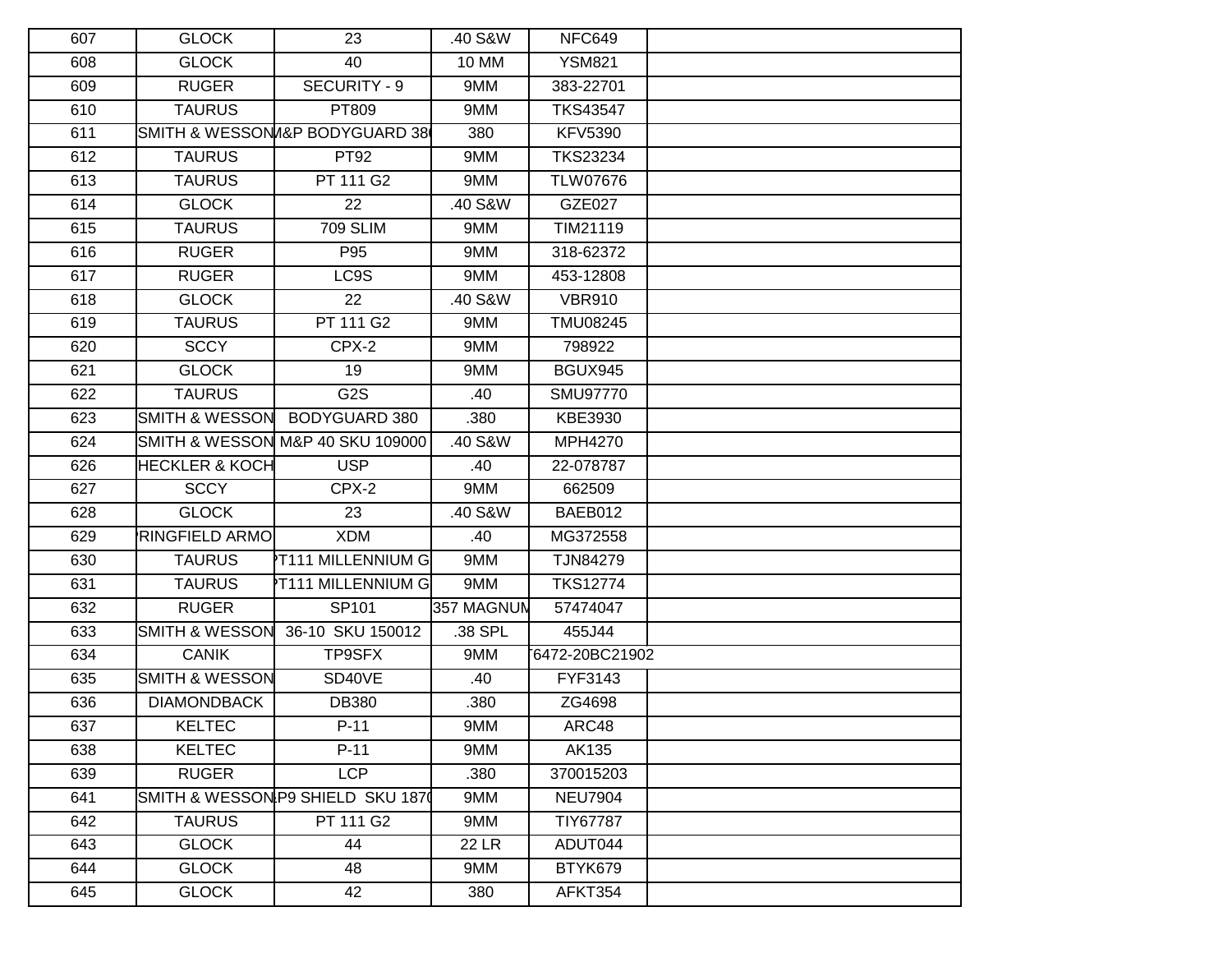| 646 | <b>GLOCK</b>              | 19                                | 9MM            | BTCB866        |  |
|-----|---------------------------|-----------------------------------|----------------|----------------|--|
| 647 | <b>TAURUS</b>             | PT 111 G2                         | 9MM            | TMD66410       |  |
| 648 | <b>TAURUS</b>             | <b>PT 111 G2</b>                  | 9MM            | ACG015553      |  |
| 649 | SIG SAUER, INC.           | P228                              | 9MM            | B223499        |  |
| 650 | <b>GLOCK</b>              | 42                                | 380            | AAVF947        |  |
| 651 | <b>GLOCK</b>              | 26                                | 9MM            | AEVH995        |  |
| 652 | <b>GLOCK</b>              | 42                                | 380            | AAVN189        |  |
| 653 | <b>GLOCK</b>              | 43                                | 9MM            | ADYE660        |  |
| 654 |                           | SMITH & WESSONP40 SHIELD SKU 187  | .40 S&W        | <b>HZF1723</b> |  |
| 655 |                           | SMITH & WESSON M&P 40 SKU 109200  | .40 S&W        | <b>HDK6193</b> |  |
| 656 | <b>SMITH &amp; WESSON</b> | SW1911                            | 45 ACP         | <b>JRH6564</b> |  |
| 657 | <b>SMITH &amp; WESSON</b> | SW9VE                             | 9MM            | RAM8079        |  |
| 658 | <b>GLOCK</b>              | 22                                | .40 S&W        | DVE452US       |  |
| 659 | <b>SMITH &amp; WESSON</b> | <b>M&amp;P9</b>                   | 9MM            | <b>NJU4250</b> |  |
| 660 | <b>GLOCK</b>              | 45                                | 9MM            | <b>BLRB232</b> |  |
| 661 | <b>GLOCK</b>              | 27                                | .40 S&W        | <b>HTZ192</b>  |  |
| 662 | <b>SMITH &amp; WESSON</b> | SD <sub>9</sub>                   | 9MM            | FBF7902        |  |
| 663 | <b>GLOCK</b>              | 27                                | .40 S&W        | <b>LEA361</b>  |  |
| 664 | <b>ORDINANCE OF AM</b>    | <b>REVOLVER</b>                   | 32CAL          | 220830         |  |
| 664 | <b>RG</b>                 | <b>RG14S REVOLVER</b>             | .22CAL         | Z039049        |  |
| 664 | <b>VICTOR</b>             | <b>REVOLVER</b>                   | .22CAL         | 62779          |  |
| 664 | <b>ROSSI</b>              | <b>462 REVOLVER</b>               | .357           | JM208769       |  |
| 664 | <b>HERITAGE</b>           | <b>UNKNOWN</b>                    | .22 MAG        | 100267         |  |
| 664 | <b>NEF</b>                | <b>R92</b>                        | <b>UNKNOWN</b> | NB033461       |  |
| 664 | F <sub>IE</sub>           | COWBOY .22                        | <b>UNKNOWN</b> | TR41243        |  |
| 664 | R <sub>G</sub>            | RG14 .22 CAL.                     | <b>UNKNOWN</b> | L744697        |  |
| 664 | <b>RG</b>                 | <b>RG23</b>                       | .22 LR         | T543465        |  |
| 664 | <b>MIROKU</b>             | <b>UNKNOWN</b>                    | .38 CAL.       | 32289          |  |
| 664 | <b>HERITAGE</b>           | <b>ROUGH RIDER</b>                | .22 CAL.       | G33477         |  |
| 665 | <b>GLOCK</b>              | 17 <sup>17</sup>                  | 9MM            | ACLK772        |  |
| 667 | <b>TAURUS</b>             | G <sub>2</sub> C                  | 9MM            | TMR22546       |  |
| 668 | <b>SCCY</b>               | CPX-1                             | 9MM            | 496973         |  |
| 669 | ER USA (CARL WA           | <b>PPQ</b>                        | .22CAL         | PP024258       |  |
| 670 |                           | SMITH & WESSON P9 SHIELD SKU 1870 | 9MM            | JDC9122        |  |
| 671 | <b>RUGER</b>              | P90                               | .45CAL         | 66395215       |  |
| 672 | <b>KAHR ARMS</b>          | CM <sub>9</sub>                   | 9MM            | IQ8968         |  |
| 673 | <b>RUGER</b>              | SECURITY-9                        | 9MM            | 38222807       |  |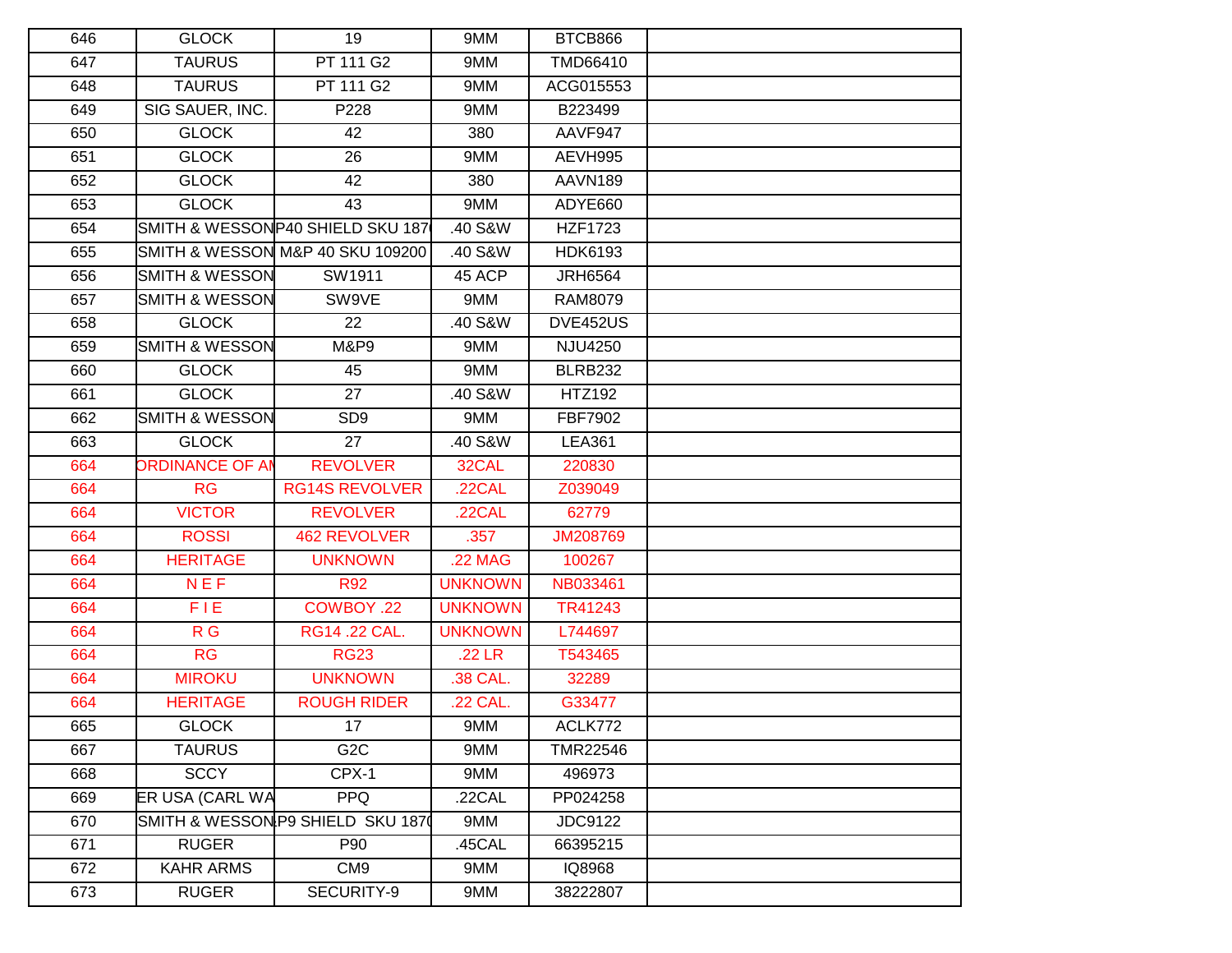| 674 | <b>GLOCK</b>              | 26                              | 9MM      | ACGA094US       |  |
|-----|---------------------------|---------------------------------|----------|-----------------|--|
| 675 |                           | CK ISLAND ARMONODEL 206 REVOLVE | .38SPL   | RIA2000382      |  |
| 676 | <b>GLOCK</b>              | 17                              | 9MM      | <b>BACW715</b>  |  |
| 677 | <b>COLT</b>               | MK/IV SERIES 70                 | .45CAL   | 75444B70        |  |
| 678 | ER USA (CARL WA           | <b>PK380</b>                    | .380AUTO | WB029729        |  |
| 679 |                           | SMITH & WESSON RWEIGHT REVOLVE  | .38SPL   | <b>DNP2760</b>  |  |
| 680 | <b>RINGFIELD ARMO</b>     | $XD-9$                          | 9MM      | XD295872        |  |
| 681 | <b>RUGER</b>              | 9E                              | 9MM      | 33553965        |  |
| 682 | <b>TAURUS</b>             | MILLENNIUM G2                   | 9MM      | TKM43611        |  |
| 683 | <b>SMITH &amp; WESSON</b> | M&P45                           | .45CAL   | <b>NDR5290</b>  |  |
| 684 | <b>GLOCK</b>              | 22                              | .40 S&W  | <b>SZD668</b>   |  |
| 685 | <b>TAURUS</b>             | G3C                             | 9MM      | ABG651583       |  |
| 686 | <b>TAURUS</b>             | PT940                           | .40CAL   | SIY76763        |  |
| 689 | <b>TAURUS</b>             | G <sub>2</sub> C                | 9MM      | ACB521717       |  |
| 690 | <b>GLOCK</b>              | 22                              | .40 S&W  | <b>ANB962US</b> |  |
| 691 | <b>GLOCK</b>              | 17                              | 9MM      | <b>BFLD560</b>  |  |
| 692 | <b>BERSA</b>              | THUNDER 380                     | .380     | A57658          |  |
| 693 | N/A                       | N/A                             | 9MM      | A4764           |  |
| 694 | <b>TAURUS</b>             | PT92 AFS                        | 9MM      | TGN17869        |  |
| 695 | <b>GLOCK</b>              | 22                              | .40 S&W  | AESK691         |  |
| 696 | <b>TAURUS</b>             | G <sub>3</sub>                  | 9MM      | ACG001564       |  |
| 697 | <b>RUGER</b>              | <b>LCP</b>                      | .380     | 371709913       |  |
| 698 | <b>GLOCK</b>              | 19                              | 9MM      | BCVU849         |  |
| 699 | <b>HERITAGE</b>           | UGH RIDER REVOLV                | .22CAL   | F68455          |  |
| 700 | <b>RUGER</b>              | LC9S                            | 9MM      | 32786071        |  |
| 801 | <b>SMITH &amp; WESSON</b> | 469                             | 9MM      | <b>TAB9827</b>  |  |
| 802 | <b>GLOCK</b>              | 20                              | 10MM     | <b>BNAU611</b>  |  |
| 803 | <b>SMITH &amp; WESSON</b> | SD9VE                           | 9MM      | FBN8591         |  |
| 804 | <b>GLOCK</b>              | 45                              | 9MM      | BLAU603         |  |
| 805 | <b>GLOCK</b>              | 48                              | 9MM      | ADTZ006         |  |
| 806 | <b>RUGER</b>              | <b>SR22</b>                     | .22CAL   | 36008852        |  |
| 807 | <b>TAURUS</b>             | JUDGE REVOLVER                  | .45      | CP771796        |  |
| 808 | <b>SCCY</b>               | CPX-2                           | 9MM      | 539142          |  |
| 809 | <b>CHARLES DALY</b>       | <b>PISTOL</b>                   | .45CAL   | CD001070        |  |
| 810 | <b>SCCY</b>               | CPX-2                           | 9MM      | 898059          |  |
| 811 | <b>TAURUS</b>             | G <sub>3</sub>                  | 9MM      | ABJ944770       |  |
| 812 | <b>RUGER</b>              | LCP                             | .380AUTO | 372241220       |  |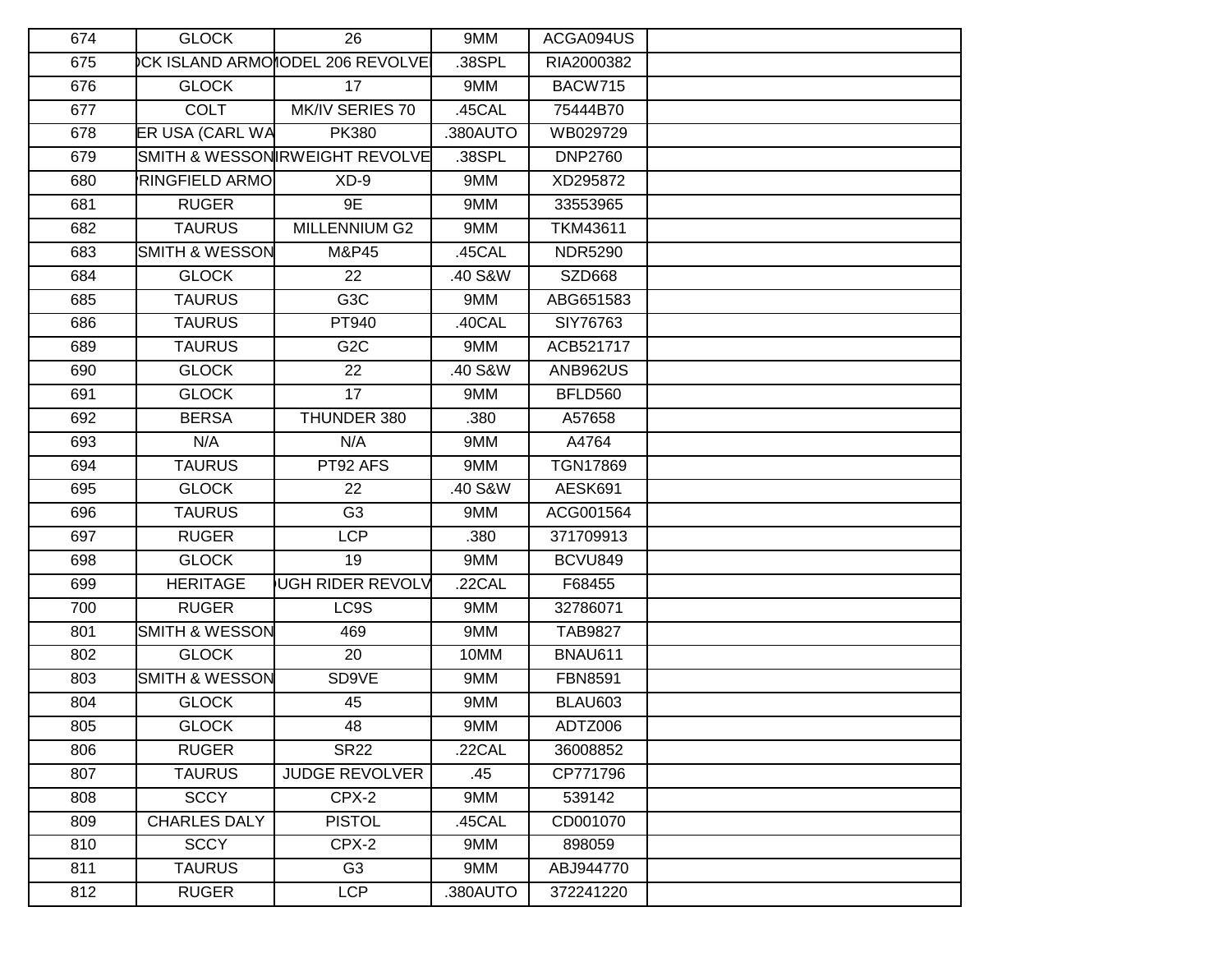| 814 | <b>FEG HUNGARY</b>        | PA-63                             | .380AUTO       | L008831         |  |
|-----|---------------------------|-----------------------------------|----------------|-----------------|--|
| 815 | <b>GLOCK</b>              | 21                                | .45 ACP        | BMCZ138         |  |
| 816 | <b>ROSSI</b>              | <b>UNKNOWN</b>                    | .357 CAL.      | VE948815        |  |
| 817 | <b>STOEGER</b>            | <b>UNKNOWN</b>                    | .44 MAG        | B0893           |  |
| 818 | <b>RUGER</b>              | 9E                                | 9MM            | 335-39365       |  |
| 819 | <b>RUGER</b>              | P95DC                             | 9MM            | 311-58904       |  |
| 820 | <b>KELTEC</b>             | P11                               | 9MM            | 14290           |  |
| 821 | <b>RUGER</b>              | SR9C                              | 9MM            | 334-30115       |  |
| 822 | <b>ACCU-TEK</b>           | AT-380 II / 17-4                  | .380 ACP       | 021949          |  |
| 823 | <b>SUPER COMANCHI</b>     | <b>UNKNOWN</b>                    | .45 ACP        | 237722          |  |
| 824 | <b>RINGFIELD ARMO</b>     | XDS9                              | 9MM            | S3815517        |  |
| 825 | SIG SAUER, INC.           | <b>MOSQUITO</b>                   | .22 LR         | F050548         |  |
| 826 | <b>TAURUS</b>             | PT1911                            | 9MM            | TDU24058        |  |
| 827 | <b>TAURUS</b>             | G <sub>3</sub> C                  | 9MM            | ABL084466       |  |
| 828 | <b>GLOCK</b>              | 17                                | 9MM            | BBCV728         |  |
| 829 | <b>ZIGANA</b>             | PX9                               | 9MM            | 062020BM11327   |  |
| 830 |                           | SMITH & WESSON P9 SHIELD SKU 1870 | 9MM            | <b>NKE4758</b>  |  |
| 831 | <b>TAURUS</b>             | G <sub>3</sub>                    | 9MM            | AAM156602       |  |
| 832 | <b>TAURUS</b>             | PT92                              | 9MM            | TOF96436        |  |
| 833 | <b>TAURUS</b>             | G <sub>2</sub>                    | 9MM            | <b>TKT67609</b> |  |
| 834 | RTH AMERICAN AR           | <b>UNKNOWN</b>                    | .22 MAG        | E357275         |  |
| 835 | <b>CANIK</b>              | TP <sub>9</sub>                   | 9MM            | 6472-20BJ 07676 |  |
| 836 | <b>TAURUS</b>             | GC <sub>2</sub>                   | 9MM            | ABE617448       |  |
| 837 | <b>GLOCK</b>              | 44                                | .22 CAL.       | AEMD304         |  |
| 838 | <b>TAURUS</b>             | G <sub>2</sub> C                  | 9MM            | TL094063        |  |
| 839 | <b>GLOCK</b>              | 44                                | .22 CAL.       | AEHD661         |  |
| 840 | <b>BERETTA</b>            | <b>PICO</b>                       | .380 CAL.      | PC030548        |  |
| 841 | <b>SMITH &amp; WESSON</b> | <b>CTG</b>                        | .38 CAL.       | 50J476          |  |
| 842 | <b>ROSSI</b>              | <b>UNKNOWN</b>                    | .357 CAL.      | CY972725        |  |
| 844 | <b>RUGER</b>              | SR9                               | 9MM            | 33160613        |  |
| 846 | <b>RINGFIELD ARMO</b>     | XD40                              | .40 CAL.       | GM119231        |  |
| 847 | SMITH & WESSON            | BODYGUARD 380                     | .380 CAL.      | <b>KCM1325</b>  |  |
| 848 | <b>SMITH &amp; WESSON</b> | <b>SD40</b>                       | .40 CAL.       | FZC1218         |  |
| 849 |                           | SMITH & WESSONSW40VE SKU 120023   | .40 S&W        | <b>RAL9720</b>  |  |
| 850 | <b>RINGFIELD ARMO</b>     | XD9101                            | 9MM            | MG929514        |  |
| 852 | <b>TAURUS</b>             | PT738 .380 CAL. ACP               | <b>UNKNOWN</b> | 40571D          |  |
| 853 | <b>RINGFIELD ARMO</b>     | XD9101                            | 9MM            | MG953851        |  |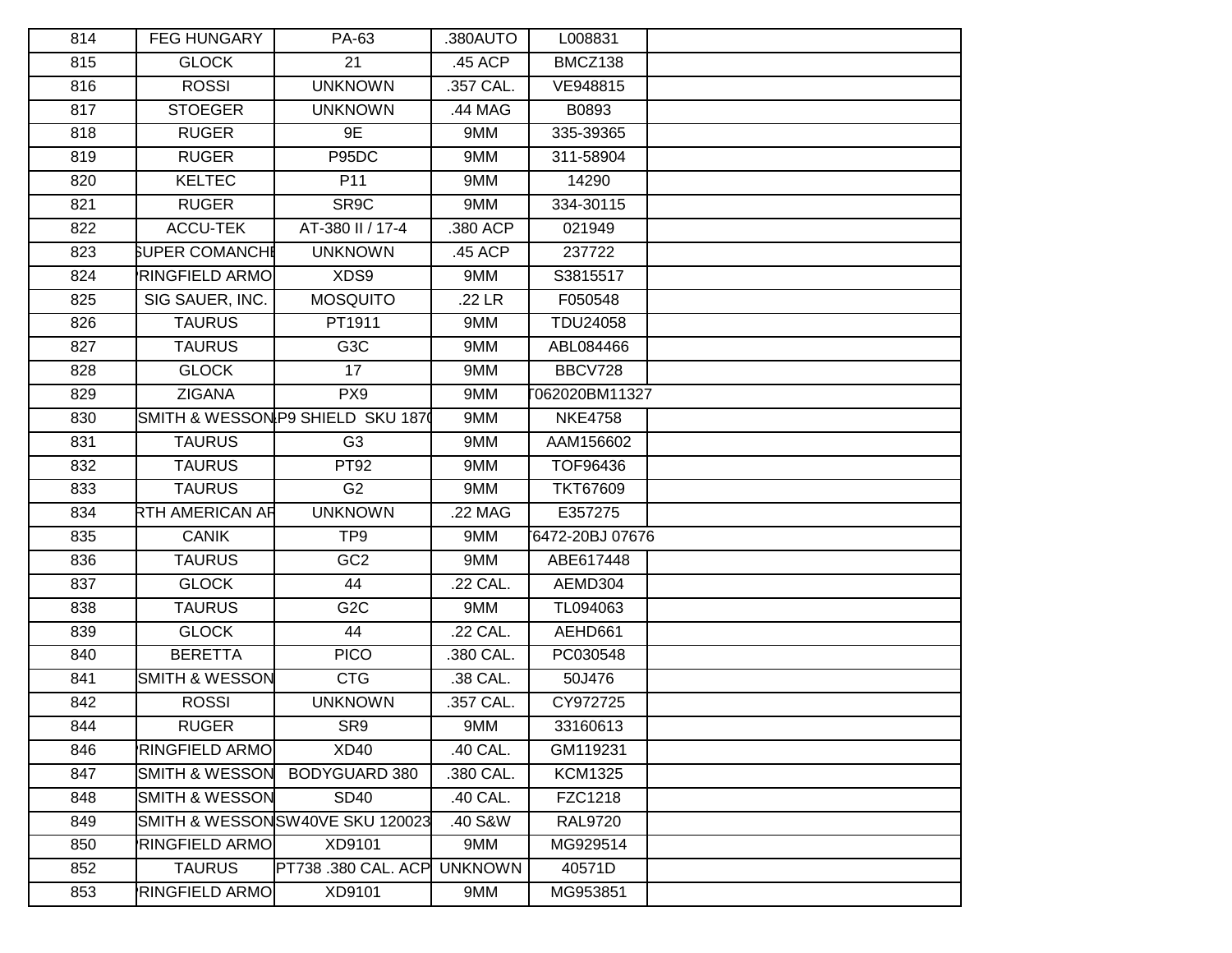| 854 |                        | RINGFIELD ARMO CHAMPION .45 CAL.  | <b>UNKNOWN</b> | N329060              |  |
|-----|------------------------|-----------------------------------|----------------|----------------------|--|
| 855 | <b>RUGER</b>           | P90 .45 CAL.                      | <b>UNKNOWN</b> | 661-00168            |  |
| 856 | <b>RUGER</b>           | LCP .380 CAL.                     | <b>UNKNOWN</b> | 371107434            |  |
| 857 | <b>SCCY</b>            | CPX2 9MM                          | <b>UNKNOWN</b> | C089356              |  |
| 858 | <b>TAURUS</b>          | G2C 9MM                           | <b>UNKNOWN</b> | AAL058794            |  |
| 859 | <b>TAURUS</b>          | PT247G2 .40 CAL                   | <b>UNKNOWN</b> | SE084720             |  |
| 860 |                        | SMITH & WESSON P9 SHIELD SKU 1870 | 9MM            | HZE8893              |  |
| 861 | <b>TAURUS</b>          | MILLENNIUM G2 9MM                 | <b>UNKNOWN</b> | TKZ39358             |  |
| 862 | <b>SCCY</b>            | CPX-1                             | 9MM            | 422302               |  |
| 863 | SIG SAUER, INC.        | P938                              | 9MM            | 52B284393            |  |
| 864 | <b>RUGER</b>           | P89                               | 9MM            | 316-67586            |  |
| 865 |                        | SMITH & WESSON P9 SHIELD SKU 1870 | 9MM            | RJV5079              |  |
| 866 | <b>SCCY</b>            | CPX-3                             | .380 CAL.      | A010580              |  |
| 867 | <b>TAURUS</b>          | G <sub>3</sub>                    | 9MM            | ABB299958            |  |
| 868 | <b>TAURUS</b>          | PT24/7 PRO DS                     | .45 ACP        | <b>NCT44369</b>      |  |
| 869 | <b>RUGER</b>           | <b>LCP</b>                        | .380 CAL.      | 371568722            |  |
| 870 | <b>GLOCK</b>           | 19                                | 9MM            | BHDK513              |  |
| 871 | <b>TAURUS</b>          | PT145                             | .45 ACP        | <b>NXH08861</b>      |  |
| 872 |                        | SMITH & WESSON P9 SHIELD SKU 1870 | 9MM            | <b>HYT8728</b>       |  |
| 873 | <b>GLOCK</b>           | 19                                | 9MM            | BTDX373              |  |
| 874 | <b>SCCY</b>            | CPX-2                             | 9MM            | 804955               |  |
| 875 | <b>TAURUS</b>          | GC <sub>3</sub>                   | 9MM            | ABG711190            |  |
| 876 | ER USA (CARL WA        | CREED                             | 9MM            | FCO4250              |  |
| 877 | <b>SCCY</b>            | CPX-2                             | 9MM            | 841970               |  |
| 878 |                        | SMITH & WESSON M&P 40 SKU 109000  | .40 S&W        | <b>NBD6693</b>       |  |
| 950 | <b>AA ARMS</b>         | AP9                               | 9MM            | 041066               |  |
| 950 | <b>MOSSBERG</b>        | 715P                              | .22 CAL.       | EMJ3969230           |  |
| 950 | <b>DRACO</b>           | <b>AK-47</b>                      | 7.62X39 MM     | <b>DB-6867-18 RO</b> |  |
| 950 | <b>DIAMONDBACK</b>     | <b>AR PISTOL</b>                  | <b>UNKNOWN</b> | DB1728422            |  |
| 950 |                        | DIAMONDBACK   AR PISTOL DB15      | 223            | DB1584739            |  |
| 950 | <b>ENTURY ARMS IN</b>  | RAS47                             | 7.62X39        | RAS47P000653         |  |
| 950 | <b>ROMARM/COGER</b>    | <b>DRACO</b>                      | 7.62X39        | DA-8361-15 RO        |  |
| 950 | <b>MERICAN TACTICA</b> | <b>OMNI HYBRID</b>                | 5.56           | <b>NS122050</b>      |  |
| 950 | <b>INTRATEC</b>        | <b>TEC-22</b>                     | <b>22 LR</b>   | 033685               |  |
| 950 | <b>PIONEER ARMS</b>    | <b>HELLPUP</b>                    | 7.62X39        | PAC1158794 21        |  |
| 950 | <b>ORDINANCE OF AM</b> | <b>SPORTER</b>                    | 7.62X39        | S033417              |  |
| 950 | <b>MOSSBERG</b>        | 715P                              | <b>22 LR</b>   | EMJ3937755           |  |